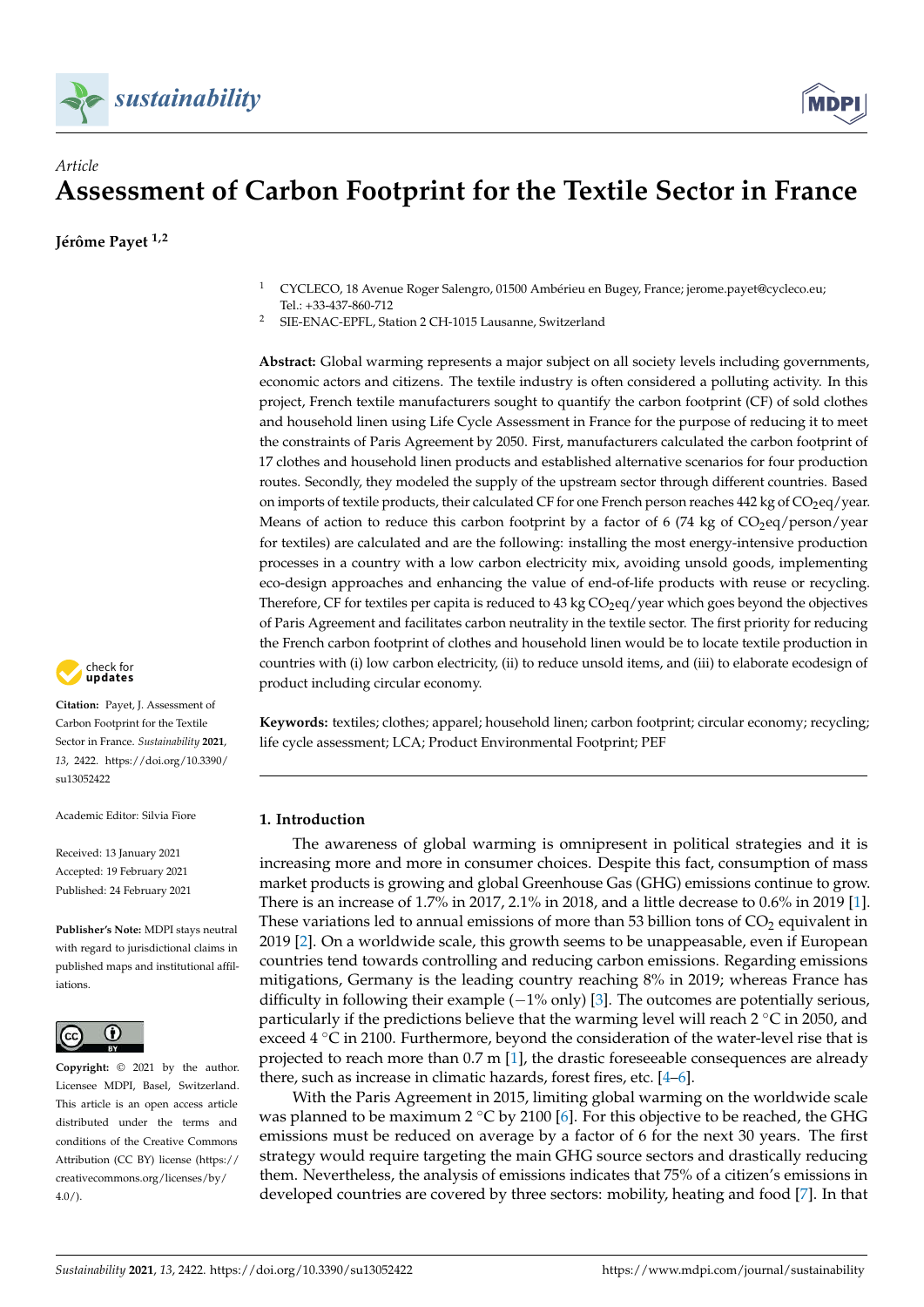context, dividing the emissions by 6 seems difficult as a solution since nobody wants to stop these three main causes of emission. In addition, these large emission sectors can be subdivided into small sources of GHG emissions contributing to global warming. This observation leads to the main proposed solution by maintaining the same standard of living while reducing GHG emissions by a factor of 6.

The worldwide textile sector is accused of being "the second most polluting industrial sector after hydrocarbons" according to the French President [\[8\]](#page-20-6). However, it is known that one consumer buys on average a few kilograms of textiles each year. This general accusation is raising many questions from the manufacturers of textiles in France, among them, their impact on the environment. To address this issue, they decided to quantify the carbon impacts of the household linen and clothes industry (excluding footwear) using the Life Cycle Assessment method (ISO 14040-44). [\[9](#page-20-7)[,10\]](#page-20-8) This method, now highly regulated by ADEME (French EPA) and European Union within the framework of the Product Environmental Footprint (PEF), quantifies the environmental impact of products from the extraction of resources till their end-of-life [\[11,](#page-20-9)[12\]](#page-20-10). For such a calculation, the challenge is to define the function that must be satisfied, the scope of the study, and the impact categories covered. For that purpose, this work studied the CF (carbon footprint) for one kilogram of the textile purchases (mix of household linen and clothes) during the year 2019 [\[13\]](#page-20-11).

The textile sector is at the same time a first-rate economic sector, but also an industrial and retail sector with an astonishing complexity. This is due mainly to the globalization of the textile production sector, the successive offshoring of production means, and the consequences coming out of modern fashion temporality [\[14\]](#page-20-12). Thus, an important part of the study is describing the calculation methodology of the CF and its implementation in the textile sector in order to identify and quantify improvement solutions. The questions addressed in this study are therefore the following:

- How to account for the French CF and carbon emissions?
- What are the greenhouse gas (GHG) emissions from the production of clothes and household linen in the world and how to assess it?
- What is the environmental footprint of textiles, clothes and household linen in France?
- How much should this impact be reduced to achieve the objectives of the Paris Agreement?
- How should we act at the level of a company, a consumer, and a government to achieve these objectives for the textile sector?

# **2. Method and Results for the Calculation of the Carbon Footprint (CF) and Emissions for France**

#### *2.1. Distinction between Carbon Footprint and Emissions*

The CF and emissions are often referred to as the "carbon" footprint and emissions. They are measured at the level of a country or of an individual. A country's CF is directly and strongly linked to purchases and consumer behavior. In each country, every consumed product (e.g., food, clothes) and every service (e.g., mobility) will generate GHG emissions during its life cycle. The sum of these emissions over a year in a specific country is called the country's CF. To calculate the CF of one person, this sum is divided by the number of inhabitants of this country. CF is composed of two components: one is the GHG emissions of a country, commonly called carbon 'emission' and described in the national inventory of carbon emissions; and a second one is related to the emissions of products imported from a country. The sum of the two components, i.e., imported GHG emissions and the emissions from the national inventory form the CF  $[8,9]$  $[8,9]$ .

# *2.2. Carbon Emissions in France*

The national inventory of carbon emissions includes direct emissions from households (housing, vehicles) and emissions from domestic production which comprises the emissions linked to exports. These emissions are expressed in quantity of  $CO<sub>2</sub>$  equivalent which corresponds to the sum of each GHG contribution to global warming. The French law on energy transition for green growth (LTECV) and Paris Agreement require a commitment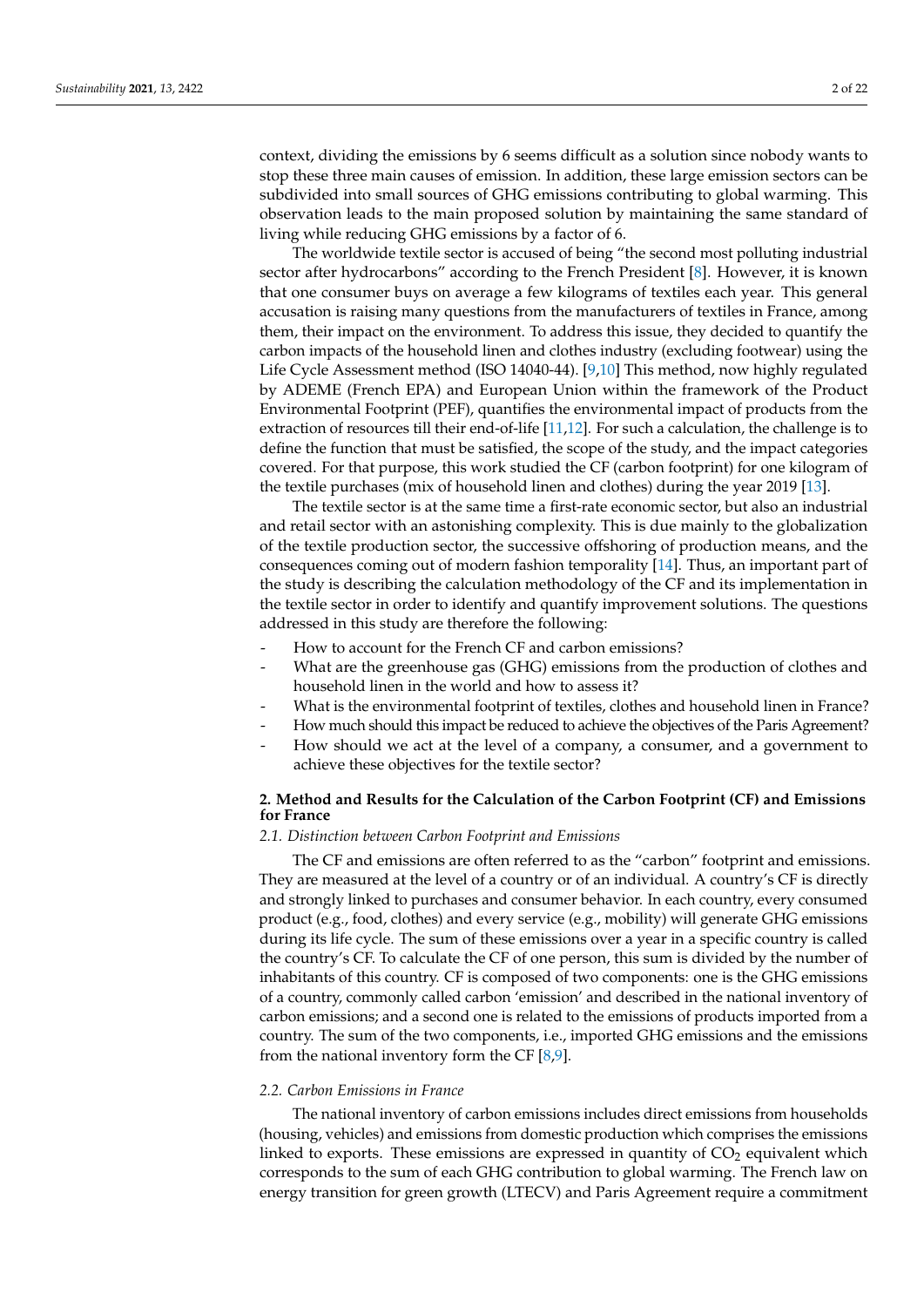from the French government for the reduction of carbon emissions. It aims to decrease the GHG emissions from 1990 (551 million tons of  $CO<sub>2</sub>$ ) by 40% in 2030 and by 75% in 2050, i.e., [1](#page-2-0)37 million tons of  $CO<sub>2</sub>$ eq. Figure 1 shows the change of the emissions in the industrial sector in France between 1990 and 2015 [\[15\]](#page-20-13).

<span id="page-2-0"></span>

**Figure 1.** Evolution of the quantity of GHG emissions in France by sector and total percentage between 1990 and 2015. The red curve with Y right axis indicates the percent of decrease of GHG by 42% between 1995 and 2015 while emissions of transport increase by 8% during the same time period.

Figure [1](#page-2-0) above shows GHG emissions in France by economic activity sector over a period of 25 years. The curve in red shows the change in the percentage of emissions compared to 1990 emissions. The curve is rather stable for 15 years, then in 2005, it follows a decrease of 19% to reach a total quantity of emissions of 446 million tons of  $CO<sub>2</sub>$ eq in 2015. The emissions specified by sector indicate how much each sector has contributed the most in this decrease. Carbon emissions from transport increase over the time. Those from waste and agriculture remain stable. However, the emissions from housing (residential and tertiary) sector drop by a value of 10%. This can be explained by the decrease in heating needs due to the rising average temperature in France (from 11.8  $^{\circ}$ C to 13.4  $^{\circ}$ C). The industrial energy GHG emissions dropped by more than 40% even though it only represented 15% of the total emissions in 1990. The manufacturing industry represents the quarter of all the GHG emissions until 2005, it displays a noticeable diminution in GHG emissions that reaches more than 40% in 2015.

This sharp reduction should be put into perspective. Indeed, the inventory of national GHG emissions takes into account emissions linked to national production but not to imports; therefore, industrial offshoring led to a drop in national emissions [\[9,](#page-20-7)[10\]](#page-20-8). Figure [2](#page-3-0) puts into perspective the GHG emissions over 25 years (French Ministry of the Environment) and the evolution of the French trade balance.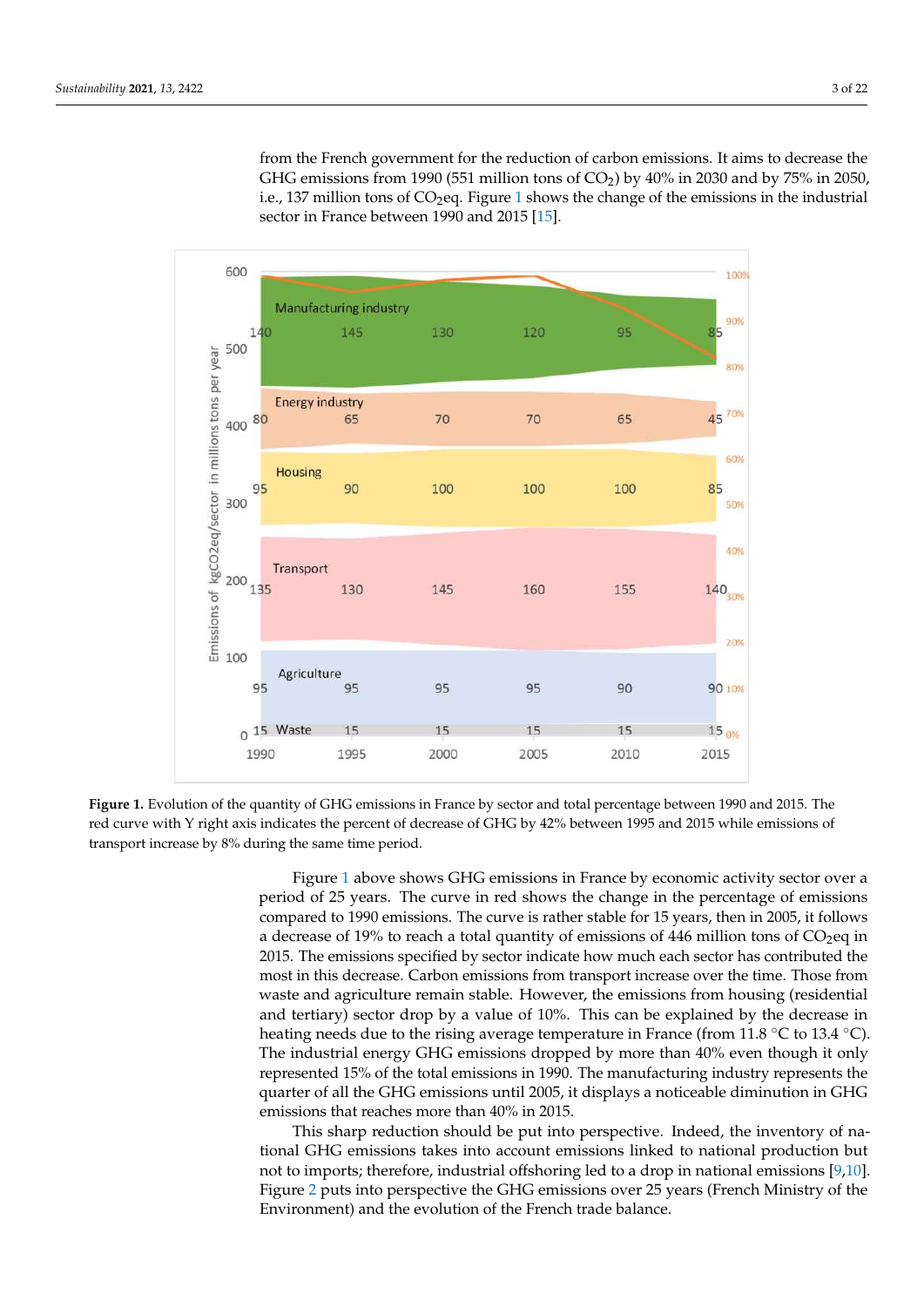<span id="page-3-0"></span>

**Figure 2.** Comparative evolution of GHG emissions in France and the French trade balance over the period 1990–2015.

Figure [2](#page-3-0) displays two perspectives: the variation of GHG emissions in France and the variation of French trade balance. From 1990 to 2015, trade balance and GHG emissions were stable. Between 2005 and 2015, the drop in GHG emissions of around 100 million tons of  $CO<sub>2</sub>$  equivalent is the result of a progressive deficit in the trade balance which reaches over 50 billion in 2019. While Figure [1](#page-2-0) showed a drop in emissions mainly due to the sector's manufacturing industry, Figure [2](#page-3-0) shows that this does not come from an improvement in the manufacturing performance but from a gradual deindustrialization of the French economy. This is coherent with the reduction of emissions in the "Energy Industry" sector (due to the decrease of energy consumption of the manufacturing industry) and the increase of emissions of the transportation (partly due to the increase of the road and air freight for importing goods).

Focusing on the diminution of textile manufacturing, we can assume a transfer of production to other countries (importation, subcontracting, or dislocation which may lead to a transfer of carbon emissions).

# *2.3. Presentation of the French Carbon Footprint (CF)*

The CF is scaled to a specific country or its citizens by taking the CF value and dividing it by the population number. In France, the CF is calculated yearly by the Ministry of the Environment. Unlike the national carbon emissions inventory, the country's CF does not count exports but it takes into account the impact associated with imports. According to the data published by the Ministry of the Environment, France's CF for 2018 is 749 million tons of CO<sup>2</sup> and it is split between 57% of emissions linked to imports and 43% of internal emissions (inside the country) [\[15\]](#page-20-13). Figure [3](#page-4-0) shows the breakdown of the French CF by economic sector.

Figure [3](#page-4-0) shows that the French CF (749 million tons of  $CO<sub>2</sub>$ eq) is higher than carbon emissions (445 million tons of  $CO<sub>2</sub>$ eq). This difference is attributed to the share of imports which severely affects the CF. Energy is the main contributor to the French footprint and is obviously largely dominated by imports of oil and gas. After that, the industrial production sector is very important and is also largely dominated by imports, which are mainly imports of transformed products manufactured abroad. The only sectors where imports are not dominant are transport and housing; both are strongly influenced by direct household emissions and transportation (goods and persons) occurring in the country.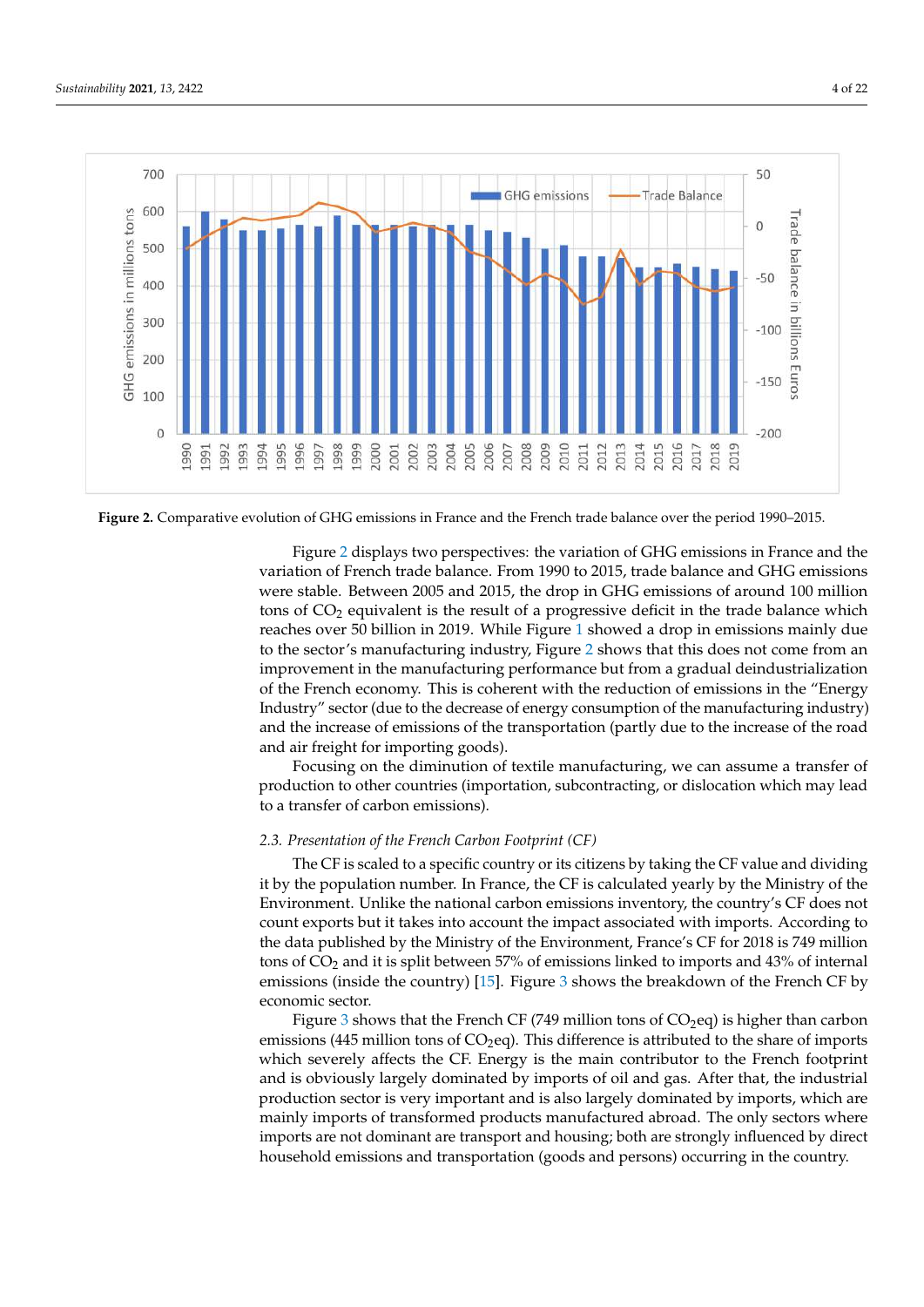<span id="page-4-0"></span>

**Figure 3.** Contribution of the various economic sectors to the French CF (carbon footprint) in 2018.

Figure [4](#page-4-1) details the contribution of different industries (excluding the food industry) to the CF.

<span id="page-4-1"></span>

**Figure 4.** Details on the contribution of the French industry in the national CF.

All industrial sectors in France excluding water and sanitation are largely dominated by imports. The automotive industry sector is the largest contributor with nearly 25 million tons of GHG (from which 95% originate from outside the borders). According to the official data, the textile sector represents 10% of the CF from the French industry with 10.2 million tons of GHG emitted, from which only 3% are linked to the industrial activity in France.

Data from the Ministry of the Environment show that the French environmental footprint is stagnating [\[16,](#page-20-14)[17\]](#page-21-0). Their estimations claim that in 1995, it was 10.5 tons of  $CO<sub>2</sub>$ eq/inhabitant, 11.8 tons of  $CO<sub>2</sub>$ eq/inhabitant in 2005 and 11 tons of  $CO<sub>2</sub>$ eq/inhabitant in 2015 [\[15\]](#page-20-13). However, the High Council on Climate (HCC report in October 6, 2020)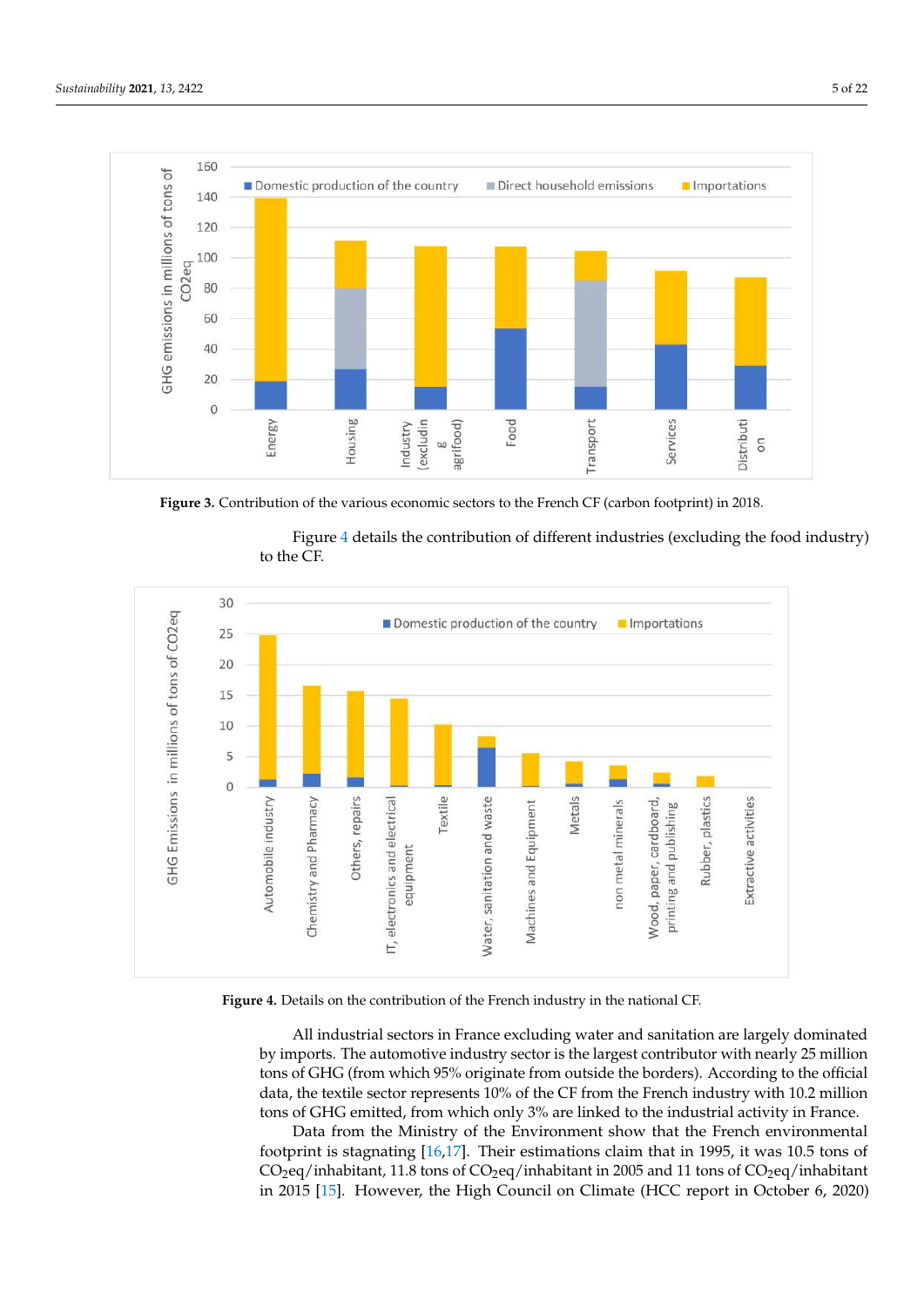estimated that in the past 25 years, "imported" emissions increased by 78% [\[18\]](#page-21-1). The stagnation of the environmental footprint is questionable in view of the strong deindustrialization of the French economy. Due to regulatory constraints, France developed for half a century less impactful technological production. It benefits from one of the least carbon-intensive electricity generation on the planet. Additionally, the national production reduces the impact of transport of merchandise. At the same time, the French economy was growing for a decade, and it is therefore unexpected to keep a constant environmental footprint with a substantial decrease in national production mainly due to the reduction of manufacturing industry [\[19\]](#page-21-2).

This could be explained by the calculation method (input/output calculation). Environmental data such as carbon emission is well documented in Europe; however, there is small documentation in the rest of the world. The calculations of the CF for widely imported products is very dependent on assumptions and extrapolations which can lead to largely underestimated impacts.

The difficult balance between the support to the French industry, the control of  $CO<sub>2</sub>$ eq emissions, and the perilous calculations of the imported GHG emissions of the CF are studied in the following section with a focus on the industrial case and the distribution of textile articles in France. This part relies on Life Cycle Assessment method and it is less dependent on statistical data gaps of the input/output approach used by the Ministry of the Environment in order to calculate the CF of imports.

#### *2.4. Calculations of the Environmental Footprint of Mass Market Textile Products in France*

The life cycle of a textile product can commonly be distributed over several continents and many countries, and it can involve many complex production processes over which only companies have the control. Alternatively, the textile sector has undergone very strong globalization for almost 40 years and nevertheless represents an important economical market. Thereby, the calculation of CF for textile products is more difficult compared to other daily consumer products (except electronic products which present similar complexity) [\[20\]](#page-21-3). Two steps are followed to assess the environmental footprint of consumer textile products in France: First, the calculation of the quantities processed in different countries of the world on the basis of national and international statistical data; second, the calculation of the average footprint of the main processing steps for 1 kg textile product based on the information collected from textile manufacturers.

#### 2.4.1. Evaluation of Quantities Related to Textiles Used for the Consumer Market in France

The consumer textile products studied below are textile clothes and household linen, (focusing primarily on data for 2019). Footwear is excluded from the scope of this study.

Market data are delivered by Refashion (previously ecoTLC), a French eco-organization that produces annual marketing statistics on textiles. In 2019, it recorded 548,430 tons of textile items in the market, including 427,512 tons of clothes and 120,918 tons of household linen sold to individuals in France. Those items sold are counted by value, by piece and by mass. The analysis of the quantities marketed in France and processed worldwide is based on the total mass of items sold.

One of the difficulties of the study is the estimation of the quantities of textiles transformed in each country from the first stages of textile production until they reach the consumer market in France [\[21\]](#page-21-4). In this context, two data sources are necessary beyond the data produced by Refashion. One part of the data concerns the French trades (importation and exportation) of the textile products; those originate from the customs administration. Additionally, another part of the data is those related to French production which is accessible in the European Prodcom database [\[22\]](#page-21-5). This information is compiled annually by two French organizations: the IFM (Institut Français de la Mode) and the UIT (Union des Industries Textiles) [\[21,](#page-21-4)[22\]](#page-21-5). The data produced by these organizations is commonly presented in value or quantity, and includes all imports and exports supplying (or supplied by) the French market. Figure [5](#page-6-0) presents the quantities and aggregates the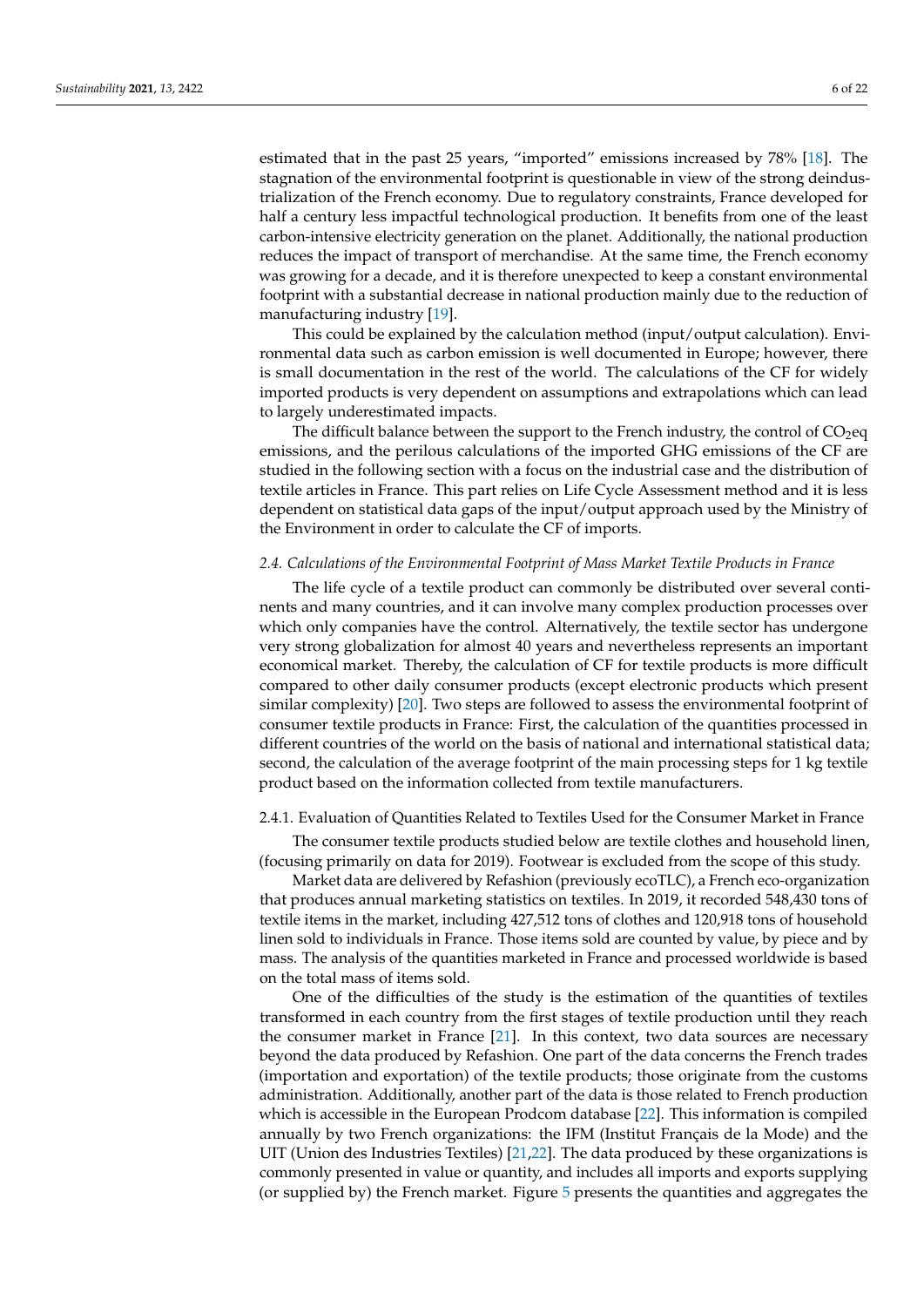countries according to the main market shared used by French manufacturers. Thus, beyond the French production, the selected import/export zones include Euromed zone (which includes the European countries plus Tunisia and Morocco), Turkey, Bangladesh, China, and the other countries that are gathered under "RoW" (Rest of the World) category. The data presented below are adapted from the main data sources [\[22](#page-21-5)[–25\]](#page-21-6).

<span id="page-6-0"></span>![](_page_6_Figure_2.jpeg)

**Figure 5.** Assessment of French imports, exports and production of household linen and clothes in 2019.

The imports/exports registered by the administration are related to finished products which are distributed in France or exported from France. This represents 863,000 tons of clothes and 297,000 tons of household linen. As for the exports, they represent 238,000 tons of clothes and 75,000 tons of household linen, and they take place largely in the Euromed zone. French production is concerned about products having at least the last processing step (making) taking place in France; it represents 2.5% of clothes textiles and 8.4% of household linen. Import and export data show the importance of intra-community trade which largely dominates the Euromed category. Beyond the imports within a single community, China and Bangladesh together represent 52% of clothing items and 27% of household linen imports.

The evaluation of the produced quantities, importations and exportations estimate the quantity of textile articles associated to the French market. The calculation of importation added to the French production minus exportation indicates the total quantity available for the French market (consumers and businesses). The quantities of clothes and household linen are respectively 646,375 and 249,024 tons in 2019. However, not all these quantities have been purchased by consumers. Table [1](#page-7-0) presents the fate data of the various items in percentage by mass for the French market for the year 2019.

Products placed on the market (French importation and production) are recorded after subtracting the number of products out of private sale, the ones intended for the professional market and image items. All remaining items are considered necessary to supply the French consumer market. Some of the items remain not sold, either because they are defective or because no one buys them in the stores [\[21,](#page-21-4)[23\]](#page-21-7). Figure [6](#page-7-1) presents the fate of textile products meant to be sold in France [Detailed data are available as Supplementary Materials Table S1a–d].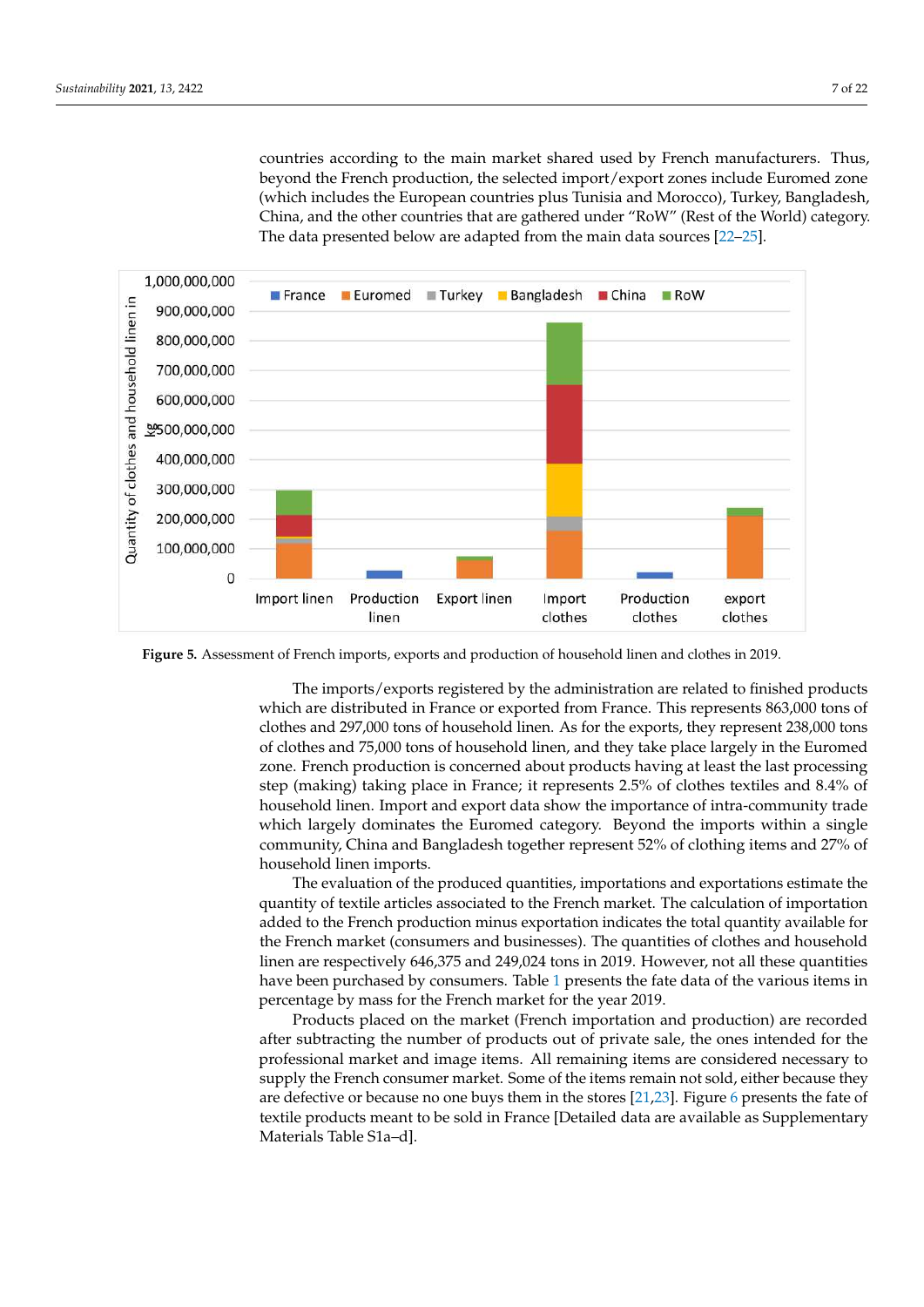<span id="page-7-0"></span>**Table 1.** Distribution of articles by their intended fate in the French market. The quantities are expressed in tons, the breakdowns in percent (sources of sales data in France: Refashion; import/export, IFM ((Institut Français de la Mode) and UIT (Union des Industries Textiles); breakdown of the fate of articles: IFM and manufacturers) [\[21,](#page-21-4)[23\]](#page-21-7).

|                                                                    | <b>Clothes</b> | <b>Household Linen</b> |
|--------------------------------------------------------------------|----------------|------------------------|
| Quantities sold                                                    | 427,512        | 120,918                |
| French production                                                  | 22,237         | 27,355                 |
| Importation                                                        | 862,636        | 297,150                |
| Exportation                                                        | 238,498        | 75,481                 |
| Sale of textiles to individuals in France                          | 66.14%         | 48.56%                 |
| Part of professional products and image (out of<br>private sale)   | 10.00%         | 30.00%                 |
| Packaging                                                          | $7.00\%$       | $7.00\%$               |
| Unsold (in the strict meaning)                                     | $4.00\%$       | $2.00\%$               |
| Defective recyclable products                                      | $0.55\%$       | $0.55\%$               |
| Defective nonrecyclable products                                   | 0.25%          | 0.25%                  |
| Unsold goods in the broad sense (EcoTLC not taken<br>into account) | 16.06%         | 13.64%                 |
| Total quantity available for the French market                     | 646,375        | 249,024                |
| Quantity available for sale in France outside<br>companies         | 581,738        | 174,317                |

<span id="page-7-1"></span>![](_page_7_Figure_3.jpeg)

**Figure 6.** The fate of textile products in the French market for clothes and household linen.

Considering the French population with 66,990 million inhabitants in 2019, it is possible to calculate the mass of textile articles purchased by each consumer which is on average 8.19 kg (6.38 kg of clothes and 1.81 kg of household linen). However, for the consumption of 8.19 kg of textile, 11.29 kg of items (8.68 kg of clothes and 2.60 kg of household linen) is produced.

According to Figure [7,](#page-8-0) 50% of the clothes are imported from China and Bangladesh (25% for household linen), and 18% from the Euromed zone (36% for household linen). However, the importing country is the last country registered in the production chain.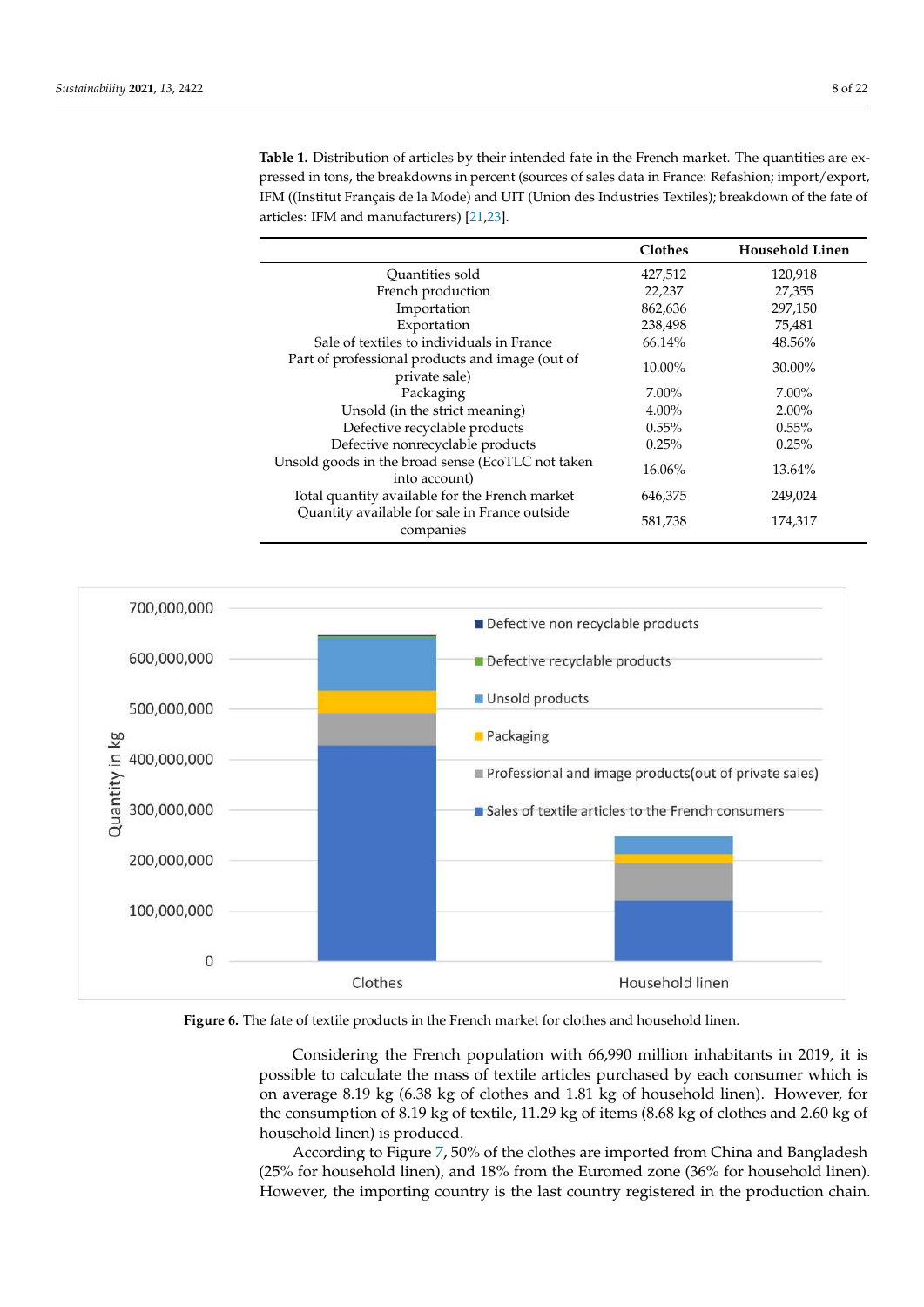Assuming that the whole production takes place in the last importing country can lead to a significant bias in the repartition of the activities in the upstream chain. Statistical data are not available for all countries and does not include the same details as the European one. In order to limit this bias, we have estimated the distribution of the upstream production based on the export shares of the 10 main world exporting countries in clothing products and in non-clothing textile articles (assimilated to household textiles). Data are from WTO (World Trade Organization) [\[26\]](#page-21-8).

<span id="page-8-0"></span>![](_page_8_Figure_2.jpeg)

**Figure 7.** Distribution of textile articles intended for the French market expressed in quantity (kg) according to the different importing countries including French production.

WTO export data are expressed in dollars. French import and export data are expressed in mass for calculating the CF. Conversion from values to quantities is achieved assuming a certain quantity transformed per dollar of exportation. This conversion factor depends on the textile productivity cost in the country concerned. Relative productivity values (i.e., the amount of textile transformed per dollar spent) are calculated for the major textile exporting countries in the world.

Productivity data presented in Figure [8](#page-9-0) are extrapolated from two studies of the textile sector. In this case, one part is related to a comparative study of production costs for the textile sector produced by the UIT [\[23\]](#page-21-7) and the other part is based on labor costs by country [\[27,](#page-21-9)[28\]](#page-21-10). Productivity values allow the conversions of the exported value of textile, clothes and household linen (Figure [9,](#page-9-1) left part) to exported quantities (Figure [9,](#page-9-1) right part).

When production takes place in low-cost countries, the gap between value and quantity becomes very important. As an example, a comparison of exports in dollar between China and Europe shows similar values for both clothes and household linen but this difference is greater than a factor of 3 for the quantities exported between Europe and China. Similarly, the relative importance of Bangladesh's production is growing by 40% when quantities are considered instead of values. This point is of particular importance in our study since the carbon emissions depends on quantity manufactured and not on the value.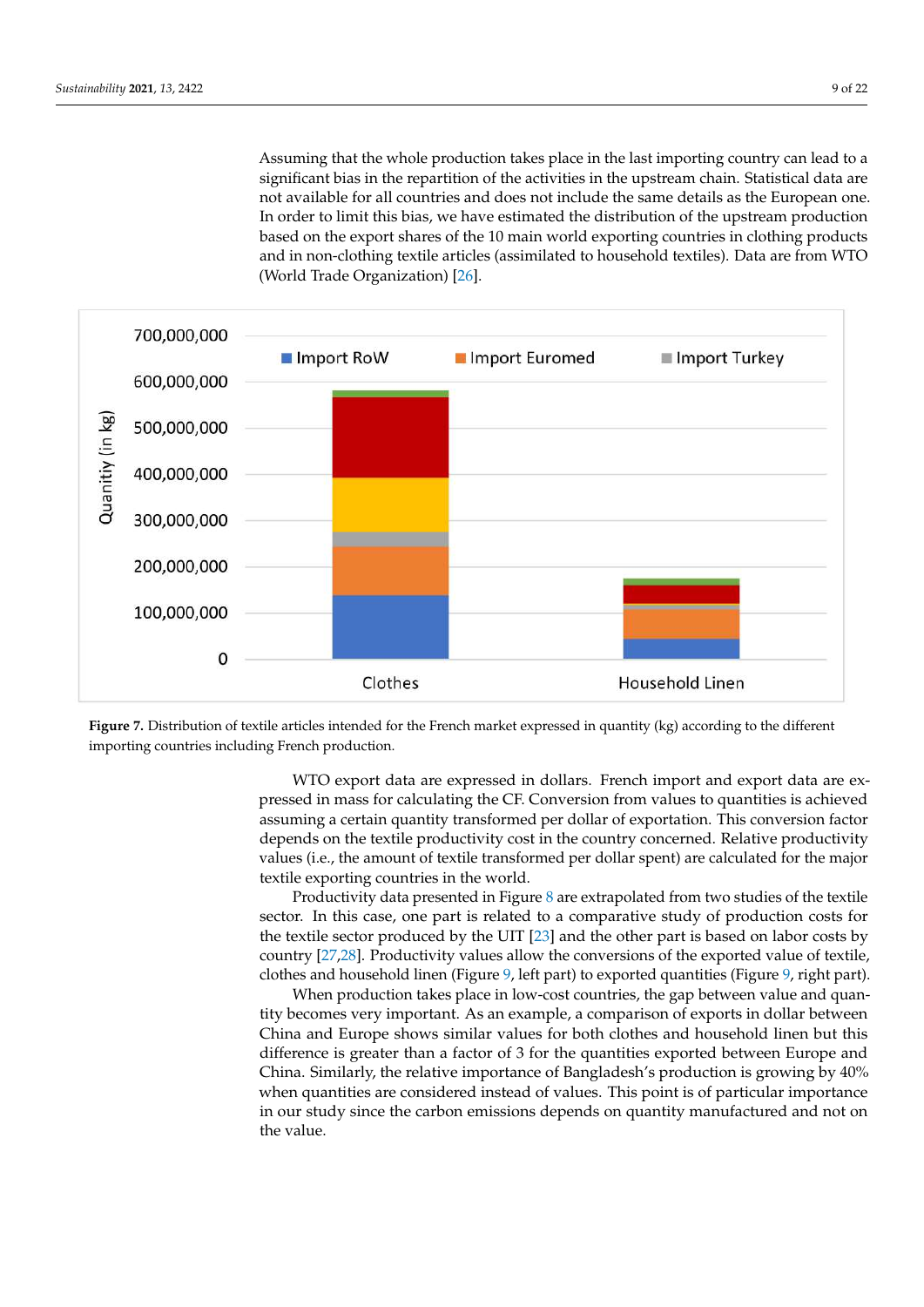<span id="page-9-0"></span>![](_page_9_Figure_2.jpeg)

**Figure 8.** Comparison of productivity values for 12 countries. The benchmark of 1 is given for productivity in France. The higher the productivity value, the greater the amount of textile produced per dollar.

<span id="page-9-1"></span>![](_page_9_Figure_4.jpeg)

Figure 9. Relative shares of world textile exports of the 10 main exporting countries in value and in mass.

In order to be able to establish a link between the industrial production system and the international and national statistical data on exports/imports, it is necessary to describe the upstream shares of the production between countries. For this purpose, the three main stages of textile transformation commonly used in the national statistics are considered: transformation of fibers and yarns, transformation of woven and knitted fabrics, and the stage of preparation and distribution. The last stage is reported in French import statistics. The distribution key for the main exporting countries presented (Figure [9\)](#page-9-1) is used to establish the relative part of different countries in the two successive upstream stages. This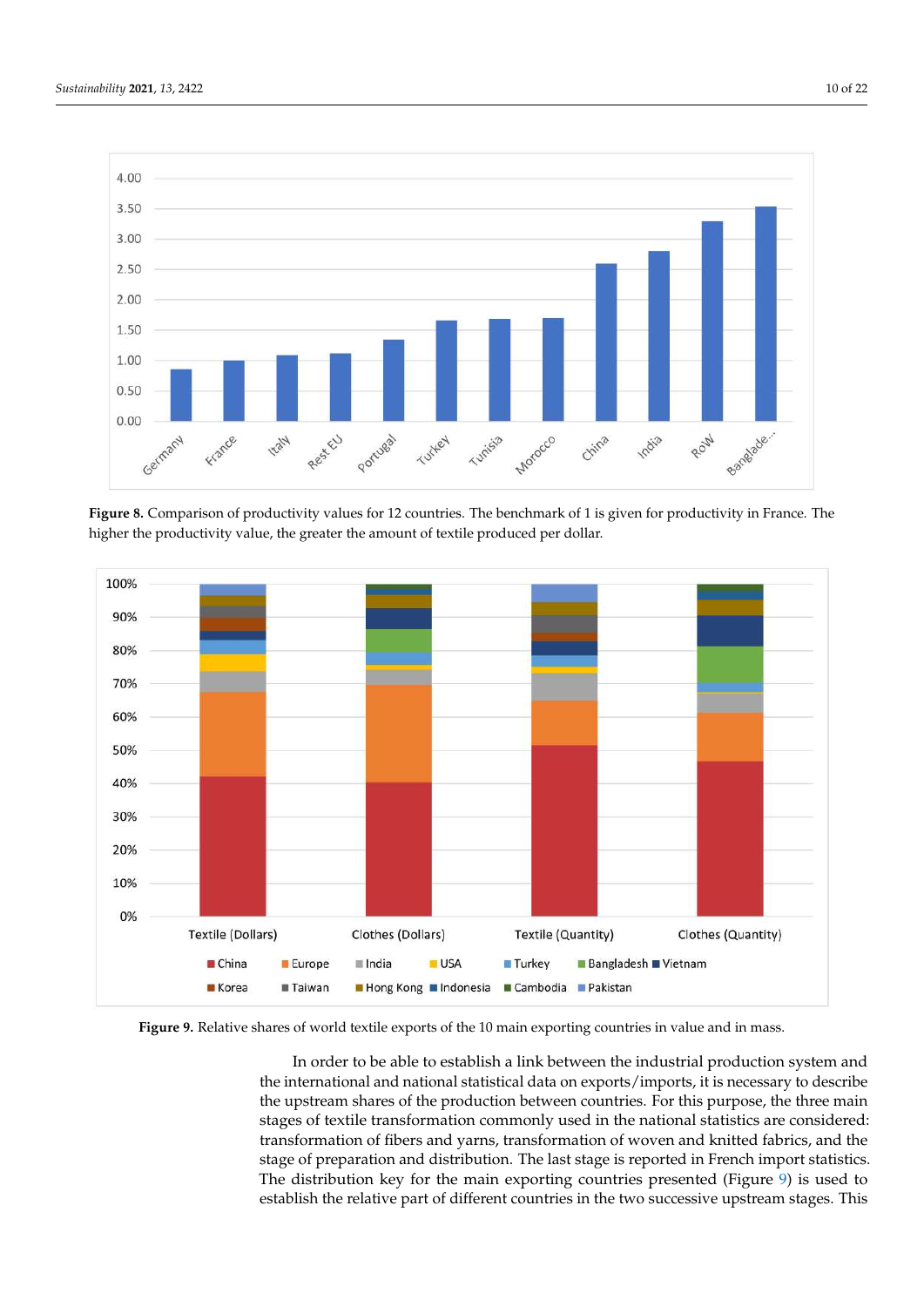distribution key is used in two successive calculation matrices to estimate the quantities processed in the main production areas of the study during the two upstream stages. The first calculation matrix estimates the quantity of fabrics and tissues processed in different countries through the imported quantities of clothes in France. The second matrix estimates the quantities of fiber and yarns transformed in different countries by considering the results of transformation of woven and knitted fabrics. This assessment corresponds to the best proxy of the actual textile exchanges between countries based on available data. Those two matrices are applied separately for clothes and for household linen [Detailed data are available as Supplementary Materials Table S2]. The flows indicating the exports to different countries and the distribution of final imports of textile products in France are presented in Figures [10](#page-10-0) and [11](#page-11-0) for clothes and household linen [\[29\]](#page-21-11).

<span id="page-10-0"></span>![](_page_10_Figure_2.jpeg)

**Figure 10.** Modeling of the world clothes market from the textile export rates of 10 main world exporting countries and Asian export modeling of the stages from Fibers & Yarns to Fabrics & Knits. The zones and countries represented are Europe, Turkey, Bangladesh, China, and rest of the world countries (RoW). The model is simplified in order to visualize the three main textile stages: Fibers & Yarns, followed by Fabrics & Knits then Distribution in France. The values presented correspond to the estimated distribution of production for each stage of processing and distribution of clothes [\[29\]](#page-21-11).

> Figure [12](#page-11-1) expresses the results in quantity of clothes and household linen processed in the concerned countries.

> The application of the two successive matrices shows that the relative weight of the Euromed zone is becoming smaller and smaller when modeling the upstream value chain. At the same time, the share of the Asian zone becomes more important. The same calculation is made to estimate the relative importance of the countries in the upstream household linen production chain.

> Figure [13](#page-12-0) presents the results expressed in main production countries and the quantity of clothes and household linen processed to feed the French market.

> The relative weight of the Euromed part is decreasing, the Asian part is growing, and rest of the world countries' weight remains stable. The assumptions made for modeling the upstream distribution allow a realistic approximation of the impacts in line with the export markets observed in Asia and in the world. As soon as processed quantities can be estimated, it becomes possible to calculate the environmental impact of the entire textile industry required to supply the French market sales to consumers.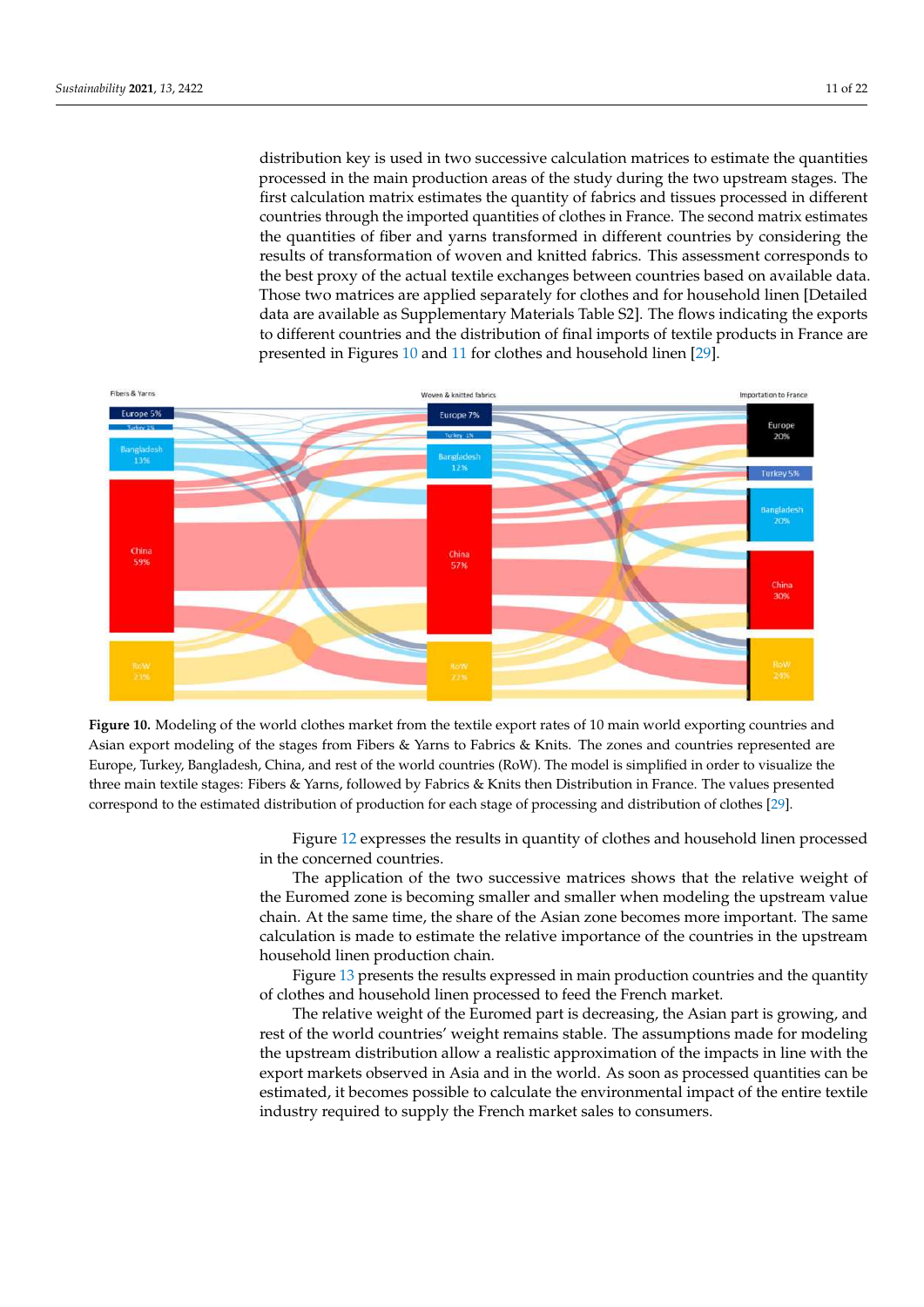<span id="page-11-0"></span>![](_page_11_Figure_2.jpeg)

**Figure 11.** Modeling of the world household linen market from the textile export rates of 10 main world exporting countries and Asian export modeling of the stages from Fibers & Yarns to Fabrics & Knits. The zones and countries represented are Europe, Turkey, Vietnam, China, and rest of the world countries (RoW). The model is simplified in order to visualize the three main textile stages: Fibers & Yarns, followed by Fabrics & Knits then Distribution in France. The values presented correspond to the estimated distribution of production for each stage of processing and distribution of household linen [\[29\]](#page-21-11).

<span id="page-11-1"></span>![](_page_11_Figure_4.jpeg)

**Figure 12.** Relative shares of the various producing countries in the main stages of transformation of clothes sold in France in quantity. (Note: The quantities considered in each of the stages are the final quantities of clothes produced. The losses during the transformation steps are taken into account directly in the processes and do not interfere in the statistical calculation).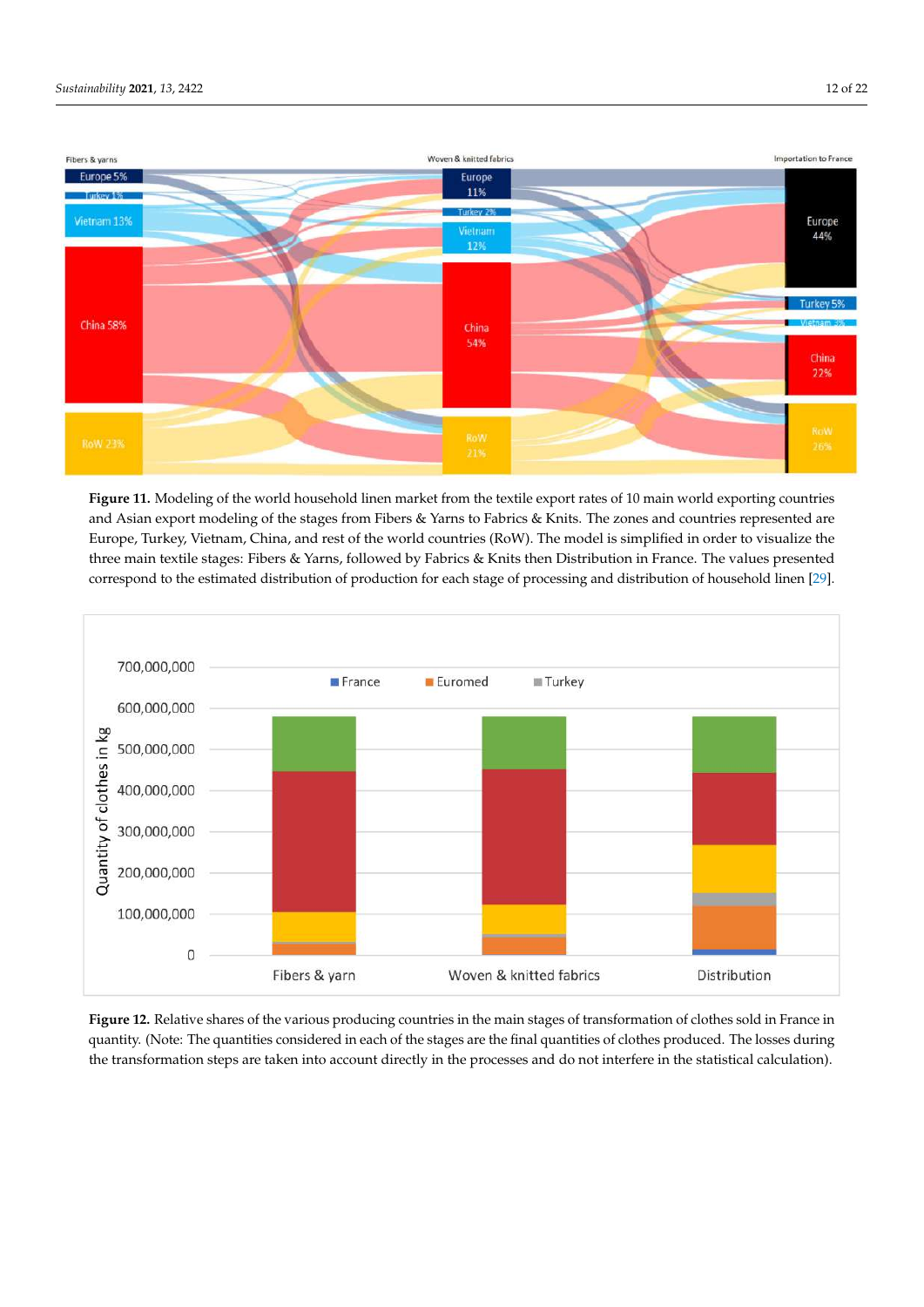<span id="page-12-0"></span>![](_page_12_Figure_1.jpeg)

**Figure 13.** Relative share of various producing countries at the main stages of transformation of household linen sold in France in quantity. (Note: The quantities considered in each of the stages are the final quantities of clothes produced. The losses during the transformation steps are taken into account directly in the processes and do not interfere in the statistical calculation).

# 2.4.2. Calculation of Carbon Footprint of Textiles for the Consumer Market in France

One of the challenges of this calculation is the reduction of any possible bias in the quantification of the CF in the textile industry. Experience shows that the studies of textile transformation processes typically underestimate the number of processes required for textile transformation. To avoid this pitfall, an in-depth work is carried out with 20 French companies in order to model 17 textile products with a detailed description of production, use and end-of-life stage [Detailed data are available as Supplementary Materials Table S3a,b]. All the information on the stages of spinning, weaving/knitting, finishing, transport and use of those textile products were taken from manufacturers who described them in detail. Those products reflect the diversity of the market, and are divided between clothes: pants, shirt, T-shirt, swimsuit, blouse, skirt, shorts, jacket, and coat; and household linen: tablecloths and curtains. For each of the items, four production routes are modeled: France, Euromed, Turkey and China.

The 68 models (17 products and 4 production routes) were carried out using Life Cycle Assessment method (LCA). Product modeling has been done for each textile transformation process. After modeling, the processes are grouped so as to correspond to fibers, transformation and preparation and distribution. For each of these major stages, an average carbon impact per kg of processed textile is calculated and covers the 17 studied products. Table [2](#page-13-0) presents the results for the different production routes [\[30\]](#page-21-12).

The impacts mainly take place during the processing stage of knits and fabrics. The use phase is taken into account on the basis of the assumptions proposed by ADEME for environmental footprint, and they are located in France similarly to the end-of-life stage.

Table [2](#page-13-0) values are reported in Figure [14](#page-13-1) and used for the calculation of CF of textile products.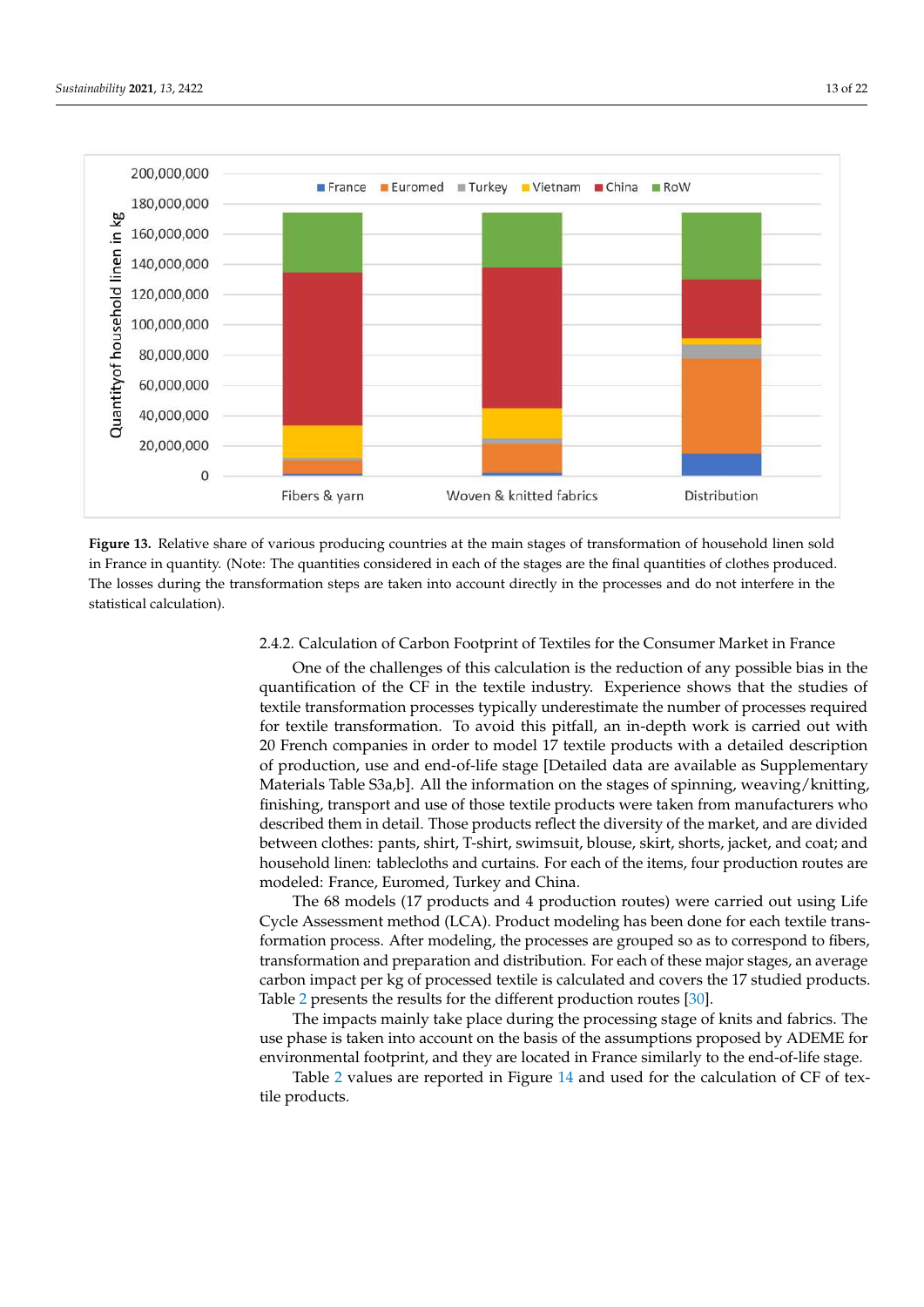| Country | <b>Impact Fibers</b> | <b>Impact Trans-</b><br>formation | Impact<br>Preparation &<br><b>Distribution</b> | Impact<br>Utilization in<br>France | Impact<br>End-of-Life<br><b>Stage</b> | <b>Total</b> |
|---------|----------------------|-----------------------------------|------------------------------------------------|------------------------------------|---------------------------------------|--------------|
| France  | 7.10                 | 10.63                             | 0.40                                           | 2.44                               | 0.34                                  | 20.90        |
| Euromed | 7.29                 | 24.96                             | 0.49                                           | 2.44                               | 0.23                                  | 35.42        |
| Turkey  | 7.56                 | 25.14                             | 0.82                                           | 2.44                               | 0.24                                  | 36.21        |
| China   | 7.64                 | 32.08                             | 1.09                                           | 2.44                               | 0.18                                  | 43.43        |
| RoW     | 7.56                 | 25.14                             | 0.82                                           | 2.44                               | 0.24                                  | 36.21        |

<span id="page-13-0"></span>**Table 2.** Comparison of CF for the main stages of transformation of textile articles (clothes and household linen). Values refer to  $kgCO<sub>2</sub>eq/kg$  of textile articles.

<span id="page-13-1"></span>![](_page_13_Figure_3.jpeg)

**Figure 14.** Comparison of GHG emissions per kg of textile and per processing step according to the production routes in kgCO<sub>2</sub> for 1 kg of processed textile. For each country, the sum of the processing step represents the CF of 1 kg of textile fully processed in the country and sold in France (Note: The use and the end-of-life takes place in France).

> From this data, it is possible to calculate the GHG emissions of the entire textile industry. Figure [14](#page-13-1) shows how much textile is processed, taking into account the country and the processing stages of clothes and household linen. The end-of-life of the product has little influence on the results.

> Multiplying the quantities of textiles with the corresponding carbon emissions gives CF for the entire production of clothes and household linen that had to be produced to supply the French distribution sector. Figure [15](#page-14-0) displays the results.

> All textiles produced for the French market and GHG emissions are respectively 22.87 million tons of  $CO<sub>2</sub>$ eq for clothes and 6.75 million tons of  $CO<sub>2</sub>$ eq for household linen. From the total of these emissions (29,621,308 tons), the textile production in France emits 83,663 tons of  $CO<sub>2</sub>$ eq while emissions during use phase and end-of-life (1,415,130 tons) also takes place in France and are included in the carbon footprint.

> Considering the French population in 2019 which is 66.990 million inhabitants, it is possible to quantify the average textile CF of a French citizen.

> Figure [16](#page-14-1) presents the current state of the textile industry at the center of each series for clothes and household linen, and for total textile items. Table [3](#page-14-2) presents the detailed results.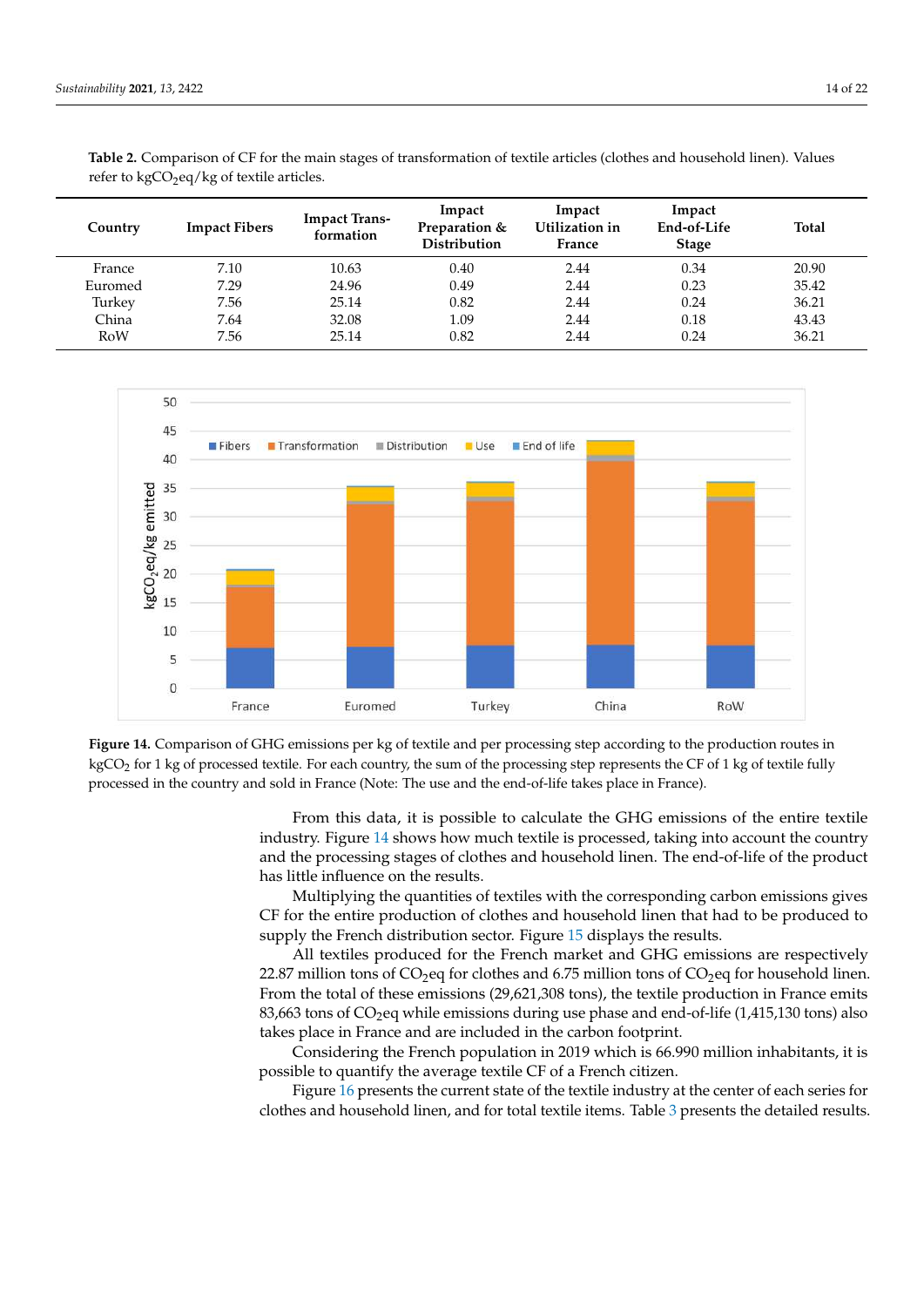<span id="page-14-0"></span>![](_page_14_Figure_1.jpeg)

**Figure 15.** Carbon footprint of the textile (clothes and household linen) sold to consumers in France in 2019.

<span id="page-14-1"></span>![](_page_14_Figure_3.jpeg)

**Figure 16.** Comparison of the annual CFs for French mass market textiles (clothes and household linen) between 100% production in France, actual 2019 production, and 100% production in China.

| Table 3. Presentation of the environmental footprint values calculated for a French consumer. |  |  |  |  |
|-----------------------------------------------------------------------------------------------|--|--|--|--|
|                                                                                               |  |  |  |  |

<span id="page-14-2"></span>

|                 | <b>Hypothetical Production</b><br>100% French | French Textile Market in<br>2019 | <b>Hypothetical Production</b><br>100% Chinese |
|-----------------|-----------------------------------------------|----------------------------------|------------------------------------------------|
| <b>Clothes</b>  | 175                                           | 341                              | 370                                            |
| Household linen | 52                                            | 101                              | 111                                            |
| All articles    | 227                                           | 442                              | 481                                            |

The CF originating from the textile product purchased by a French citizen in 2019 is 442 kg of  $CO<sub>2</sub>$ eq. According to the Ministry of the Environment, a citizen's CF is 11,205 kg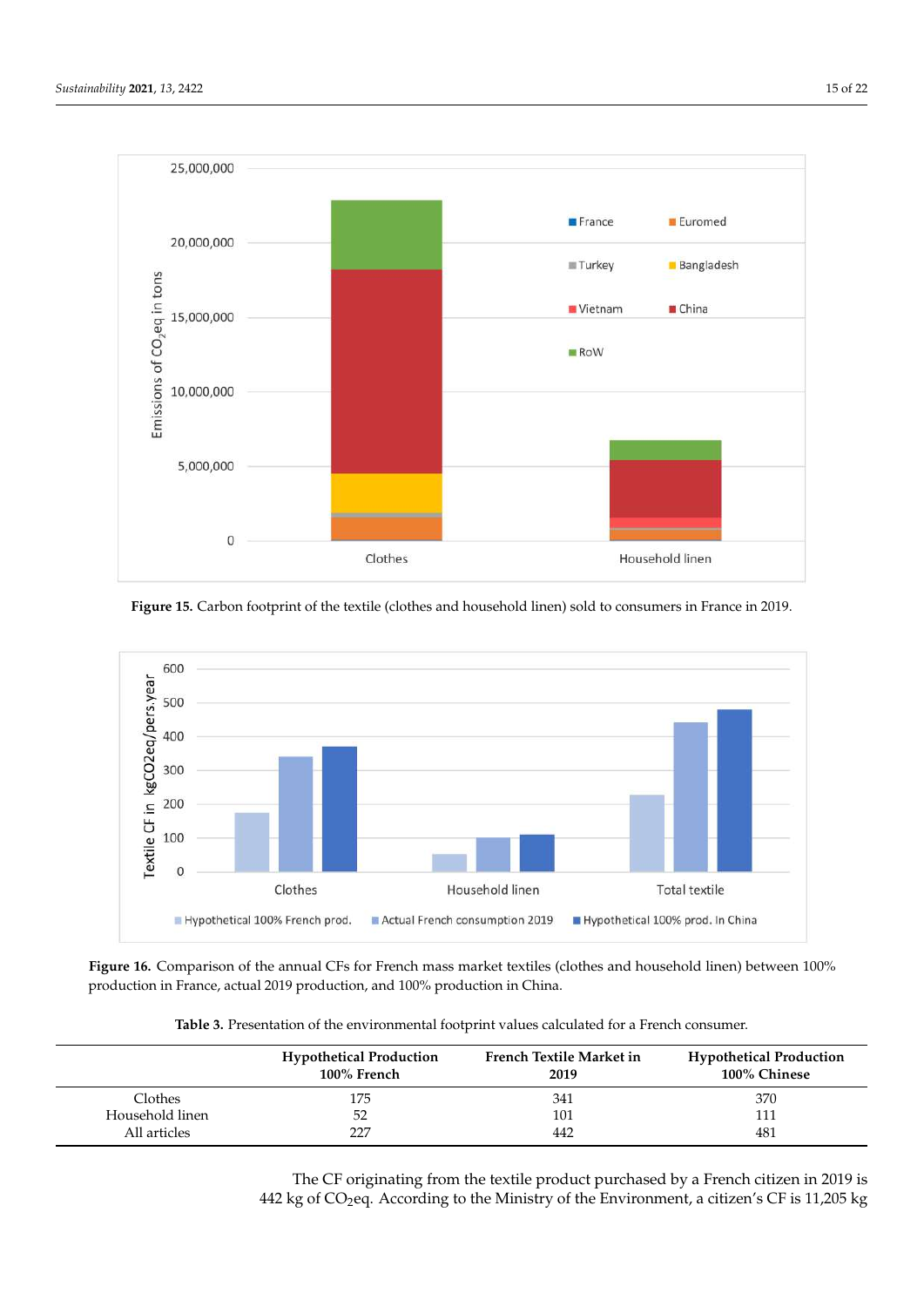per year (in 2018). Thus, it is possible to estimate that the share of textile purchases in the CF is 3.9%. Full production of the sector to a country with a low carbon electricity mix such as France would reduce this footprint by half.

### **3. Discussion**

## *3.1. Potential and Methods of Reducing the Carbon Footprint on an Individual and Industrial Scale*

The Paris Agreement predicts a limitation for global warming to a maximum of  $2^{\circ}C$ maximum by 2050. This amount is obtained by dividing by 6 the CF [\[6\]](#page-20-4). To reach this objective, all industrial sectors must commit to this goal. To begin with, the offshoring of textile production to the countries with a low carbon electricity mix would allow  $CO<sub>2</sub>$ eq emissions to be divided by 2. The second point of improvement could be the increase of textile products' lifespan. Extending their lifespan by a factor of 2 can reduce sales (and therefore production) by the same factor. The third area for reducing the textile environmental footprint consists of closing the material loop, by promoting reuse and closed-loop recycling. The LCA of the 17 products has shown that recycled fibers reduce carbon emissions [\[30\]](#page-21-12).

Furthermore, the evolution of purchasing behavior depends on consumers; the circulation of materials in the economy depends on the structure and organization of the textile sector; the evolution of the electricity mix depends mainly on governmental choices. Thus, a question arises: What could be the possible actions for a company to reduce CF?

The key element is that each company is free to choose its own electricity supplier. Choosing very low carbon electricity strongly reduces the CF. A typical French weaving company produces around 10 tons of fabric per employee for one year with a corresponding electricity consumption of 38,000 kWh. Comparing a production with an electricity mix emitting 110 g of  $CO_2$ eq/kWh and the same production with an electricity mix of 750 g of CO2eq/kWh (average global value) shows differences in GHG emissions of more than 24 tons on average per weaving job.

In general, the detailed LCA study of the 17 products indicated that the optimization of the electricity mix would reduce by about 10% the CF of fibers but it can reach a decrease by a factor of 3 for textile transformations (since it has a significant share of electricity). If the company chooses to supply itself with renewable electricity, the environmental footprint can be further reduced [\[30\]](#page-21-12).

#### *3.2. Circular Economy and the Influence of the End-of-Life of Textile Products*

The challenge of a circular economy is to form a closed loop of used materials in order to reduce the influence of utilized resources and to limit the impacts on the environment. Due to the quantities involved and the potential of revalorization of used products, the textile sector is an emblematic sector of the circular economy. Significant efforts have been made over the past 10 years to stimulate reuse and recycling loops of textile products through actions taken by the eco-organization Refashion (formerly EcoTLC). These efforts led to a considerable reduction in carbon emissions in this sector and showed how the upgrading of textile products at the end of their life could benefit the environment [\[21\]](#page-21-4).

The results of this study allow comparing different aspects of textile waste treatment routes and processes at the end-life of textile products in France in 2018 (38% treated in the revalorization process, 28% in incineration with recovered energy and 34% in landfills) [\[11\]](#page-20-9). The recovery sector is dominated by reuse (58.6%), then recycling (32.4%) but also includes a part of incineration (8.4%) and landfill (0.6%). The calculation of the carbon emissions of this sector per one kg of treated fibers indicates a low environmental impact of textile end-of-life (0.2% of the total impact of one kg of textile) and allows to distinguish the impact of the end-of-life of natural fibers  $(49 g \text{ of } CO_2 \text{eq/kg of }$  end-of-life fibers) from artificial fibers (249 g of  $CO_2$ /kg of end-of-life fibers) [\[11,](#page-20-9)[21\]](#page-21-4).

Figure [17](#page-16-0) compares different environmental impacts of the end-life handling for natural and synthetic textile fibers. Eight treatment routes are compared based on their environmental performance. In every case, impacts cover the collection transport, the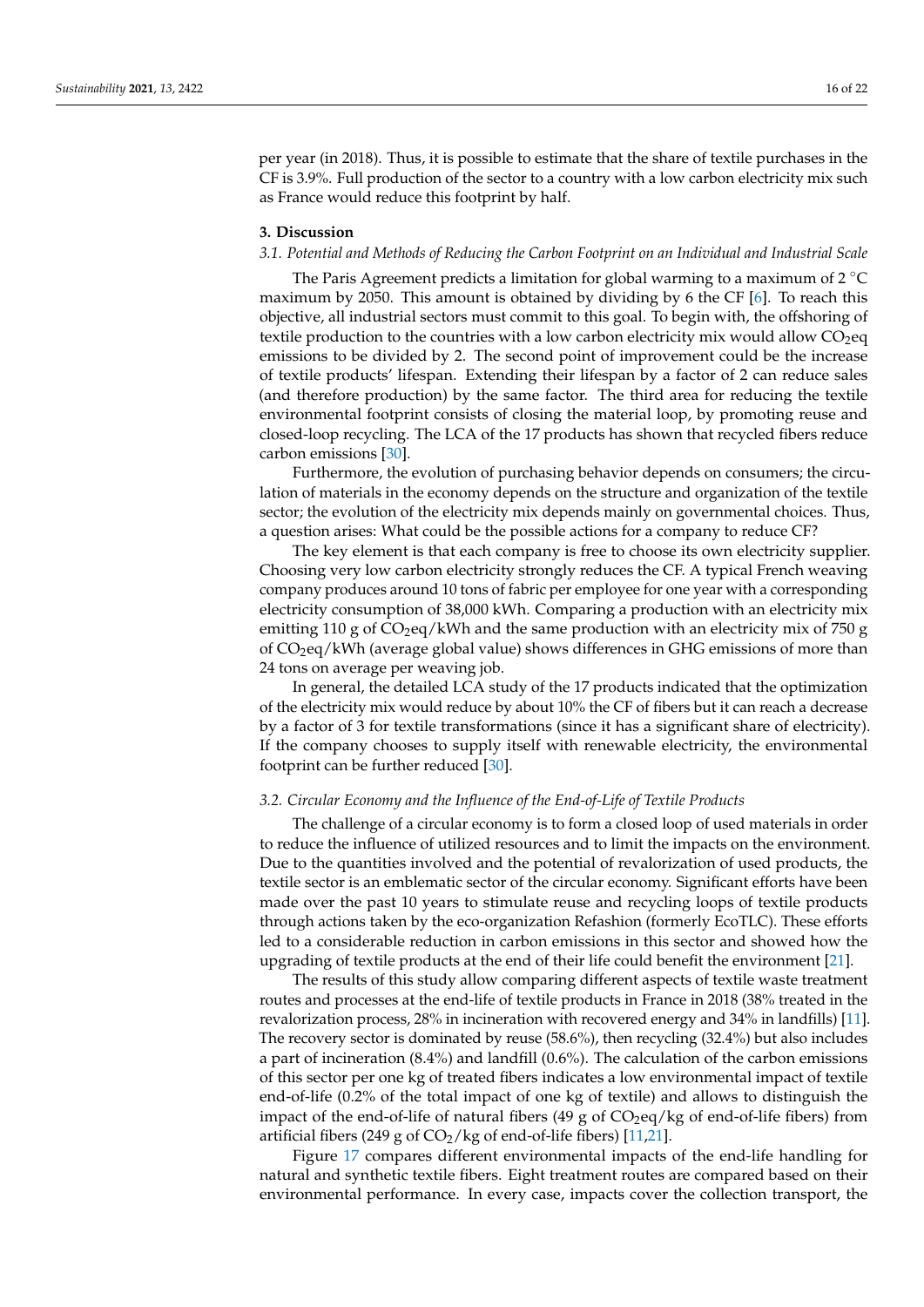treatment (except reuse cases) and the material benefit based on an economic allocation (except for landfill case which do not present benefit). Landfill shows significant impacts depending on whether natural fibers (1.38 kg  $CO_2$ eq/kg of fiber) or artificial fibers (0.12 kg  $CO<sub>2</sub>$ eq/kg of fibers) are being used. In order to avoid any biased data with the incorporation of material recovery benefits, the calculation is made with an economic allocation of the environmental benefits of energy recovery. The impact of artificial fibers' treatment reaches almost 2 kg of CO<sub>2</sub>eq emission per one kg of treated fiber. On the other hand, the incineration of natural fibers shows a slight benefit in carbon emissions.

<span id="page-16-0"></span>![](_page_16_Figure_2.jpeg)

**Figure 17.** Carbon impact of the various textile fiber waste treatment channels. The calculation is based on an economic allocation of the environmental benefits of the revaluation (the detailed modeling table is presented in the Supplementary Materials). The results underline the difference between the reuse in Europe and the reuse in developing countries. The results are expressed in positive emissions (CO<sub>2</sub>eq emissions in the environment) or in negative emissions (impacts avoided due to the recycling of the material).

> The results also compare six revaluation methods. Regardless of the chain supply, the environmental benefits are allocated on an economic basis (average textile item price is 7.5 Euros/kg) and due to energy recovery, it is calculated on the basis of the price of energy compared to average price of textile article. This method of calculation in accordance with ISO 14040-44 standard avoids methodological biases. The recycling ways can be quantified with the same assumptions. Thus, two types of reuse take place: Europe or developing countries. The performance between those two types of reuse strictly differ by the sale prices of second-hand clothes. The average price is estimated to be 7.5 Euros/kg of textile for Europe and 0.75 Euros/kg for developing countries. The reuse of the fabric gives less value to the material itself (unlike the reuse that gives value to clothes). The environmental benefit depends on the fabric selling price which is 2 Euros/kg. Fraying, unraveling and grinding lead to fiber recovery in two ways: either in a closed-loop recycling process with the integration of fibers into a yarn, or open-loop recycling with the production of insulation or composite. Due to the rise in electricity consumption in those situations mentioned, the impact of the process increases a little, however, the performance is very largely determined by the price of the secondary material. This price is 3 Euros for producing recycled wires, 1.5 Euros for making insulation materials, and 0.75 Euros for making composites [\[30\]](#page-21-12).

> This economic allocation avoids a biased assessment of the revalorization performance. Nevertheless, the environmental performances are strongly dependent on the prices of secondary materials and then to the downstream demand of recycled material. This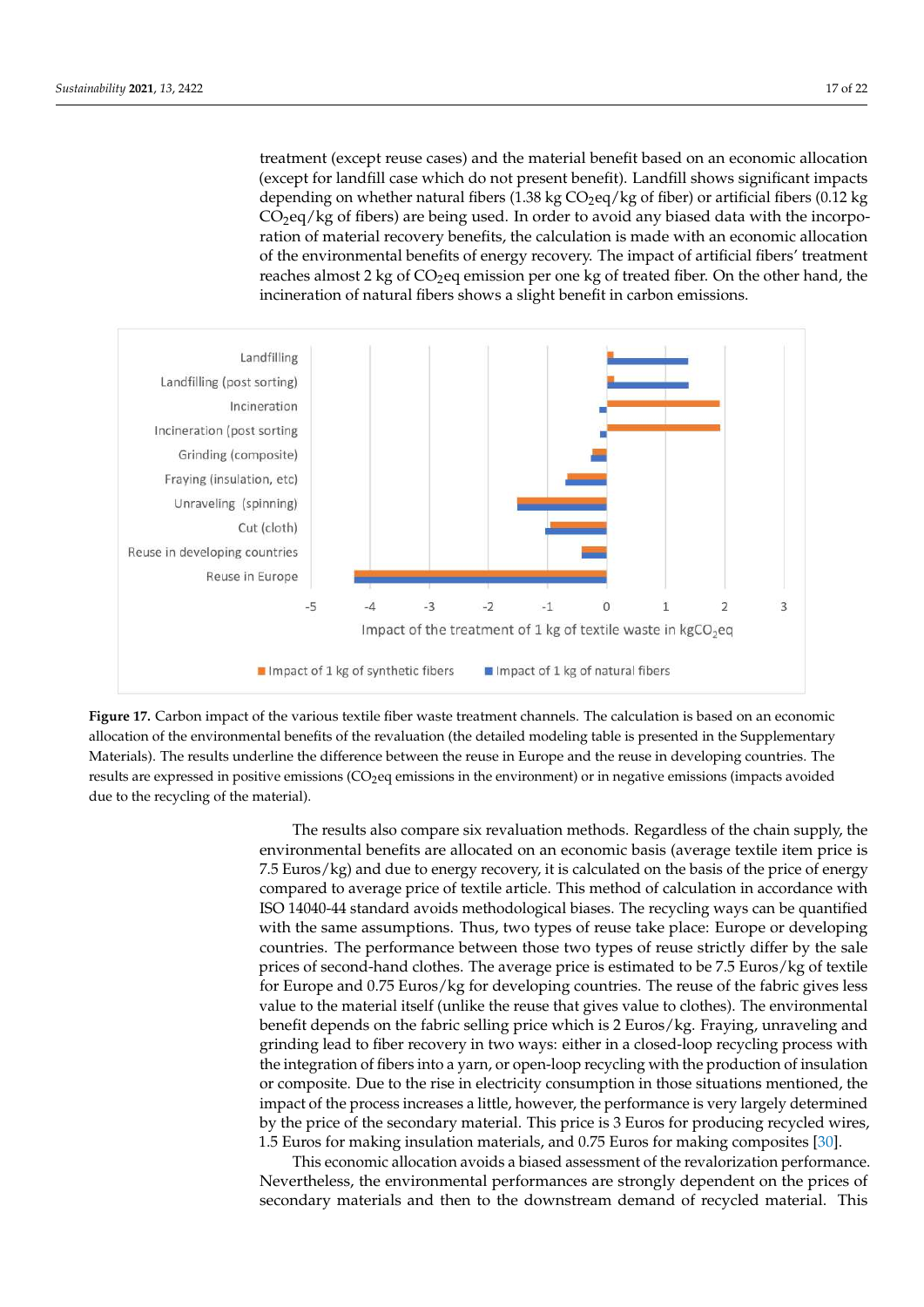parameter plays in the relative importance of the different revalorization routes. In this case, when the demand for reuse and recycling is greater, the smaller becomes the proportion of textiles incinerated and landfilled. Thus, the prices of secondary materials will be higher, leading to a greater environmental benefit. Thereby, a simulation with estimated parameters for 2050 shows the potential gain that can be expected from the optimization of textiles at their end-of-life. The assumptions used are the end of the landfill and the reduction by 2 for the incineration, whereas, in return, there is an increase by a factor of 2 in the reuse in Europe and 1.5 in developing countries (with the price of resold items increasing by a factor of 3); the increase in the use of tissues is estimated to a factor of 2.5, and the increase in defibration for the spinning of recycled fibers is estimated to a factor of 300 (from 0.06% in 2020 to 18.5% in 2050). Additionally, those two chain supplies increase in secondary material prices by a factor of 3. Grinding is considered constant in mass and value. With these assumptions, the end-of-life of textiles would correspond to 4.32 kg of  $CO<sub>2</sub>$ eq avoided per kg of treated textile article (for a positive impact of 0.2 kg CO2eq/kg textile treated) [Detailed data are available as Supplementary Materials Table S4].Thus, even if the reorganization of the textile supply chains around recycling is difficult, the stimulation of downstream demands leads to a double effect: a reduction in landfills and incineration, and an increase in the price of the recycled material. This leads to an environmental advantage that grows exponentially.

### *3.3. Calculation Method of CF*

Two approaches are used for the assessment of CF. The method currently used by the French Ministry of the Environment based on I/O matrices (input/output) or the method used in this article based on LCA. I/O matrices allow calculations without any production data details. Economic exchange values between industrial sectors are necessary in this case for the quantification of the purchases of a given sector. This leads to an environmental matrix that quantifies the impacts based on  $CO<sub>2</sub>$ eq emissions per economic unit for each industrial sector. However, input/output matrices are not declared in all the countries of the world and company emissions are only released by large companies in few countries. Finally, the distribution of industrial sectors often reaches a lot of limitations. Grouping different economic factors induces average quantities of emissions that are extremely different from the real values (for example, the transport sector includes transport by plane and by boat; by using an average of their environmental impacts; ultimately, a bias is going to be introduced to the values). It was purposely chosen in this study, to base the footprint assessment on LCA approach. The LCA approach is closer to the reality of the industry even if aspects such as administrative activities are not considered. However, the data for LCA is more difficult to collect since it is uneasy to ensure the representativity of the products regarding the considered sector [\[10,](#page-20-8)[25\]](#page-21-6).

In this work, the calculation of the environmental footprint of industrial activities highly depends on imports especially for the textile sector. An industrial sector characterized by very large import shares is very dependent on modeling assumptions. Figure [18](#page-18-0) compares the calculated environmental footprint by the Ministry of the Environment (I/O method) and the obtained results (LCA method), it is proven that the outcomes are very different.

The method used by the Ministry of Environment is input/output  $(I/O)$  matrix. The main assumptions of I/O in this assessment is the similarity of the structure of trade exchanges in Asia and Europe, and that carbon emissions are adjusted according to emission intensity by Euro of GDP (Gross Domestic Product). In addition, due to missing data characterizing the emissions for France, the assessment relies on European data for  $CO<sub>2</sub>$ eq emissions per Euro spent which is based on a far higher carbon emission factor per Euro spent.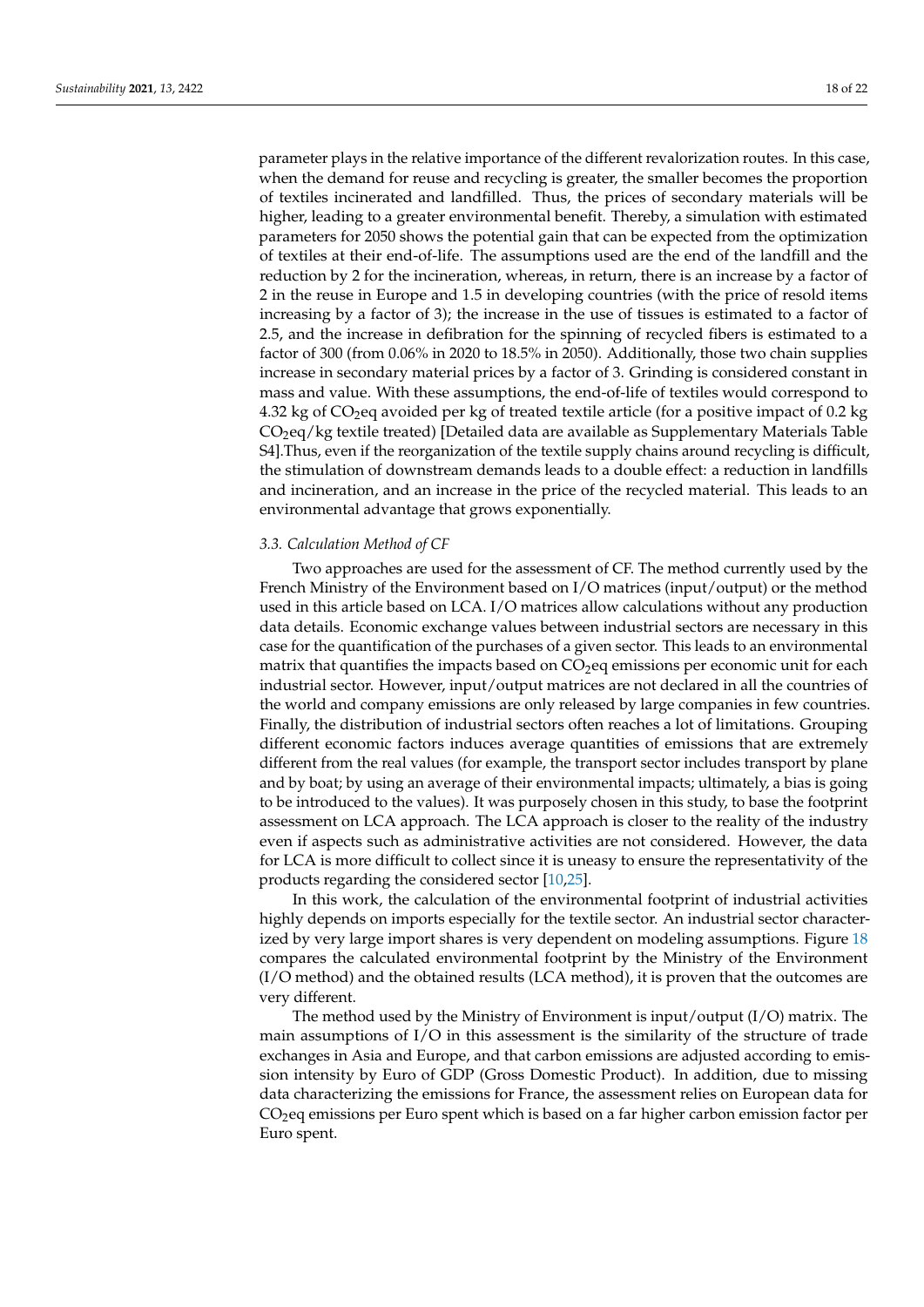<span id="page-18-0"></span>![](_page_18_Figure_2.jpeg)

**Figure 18.** Comparison between the French carbon footprint for textiles calculated with the I/O (input/output) method (Ministry of the Environment in 2018) and the results obtained with Life Cycle Assessment (2019).

The evaluation carried out in this study is based on LCA of representative products, four specific production routes and a modeling of transfers between countries in the upstream textile market. In fact, the modeling of this project considers only clothes and household linen whereas the French Ministry of the Environment modeling includes all the textile sectors (including shoes and technical textiles) but does not include the use phase and the end-of-life. The Ministry of the Environment considers that imports represent 9914 million tons of  $CO<sub>2</sub>$  emitted. The assessment carried out in this project is based on Life Cycle Assessment; it does not include shoes nor industrial textiles but considers the use phase and the end-of-life in the CF. The CF for the clothes and linen sold in France are therefore 28,123 million tons. This shows a large difference in the imported textile values where impact of imported textile articles is three times higher in our study compared to the national data. The difference can be explained by calculations for imported emissions. The difference is also caused when assuming that all emissions take place in the last country of importation [\[16\]](#page-20-14), as well as assuming similar emission factors of  $CO<sub>2</sub>$ eq/Euros in Europe and France.

It is recommended to improve the precision in the calculations of environmental impact of imported textile products. The textile sector is extremely fragmented and dispersed globally. Therefore, data collection is difficult technically (transformation process implemented) and environmentally (specific emissions from these processes). The statistical data of WTO is very brief and requires significant extrapolations. Conversely, European import and export data is more precise but only represents a minor part of the environmental impacts. In a short-term perspective, we must be able to work in close collaboration with companies in order to reduce bias in carbon emissions assessment and increase the number of textile articles considered for the footprint calculation. For the long term, it is wise to consider a regulatory framework that allows product traceability in order to associate the production steps to the right countries and evaluate them with the relevant electricity mix. Furthermore, a company-wide traceability will surely strengthen its commitment to the environmental process and will rigorously manage emissions data and resource consumption.

# **4. Conclusions**

The impact of this study is calculated using LCA and gives an estimation of  $442$  kg  $CO<sub>2</sub>$ eq/person/year. Thereby, as recalled in this study, limiting the global warming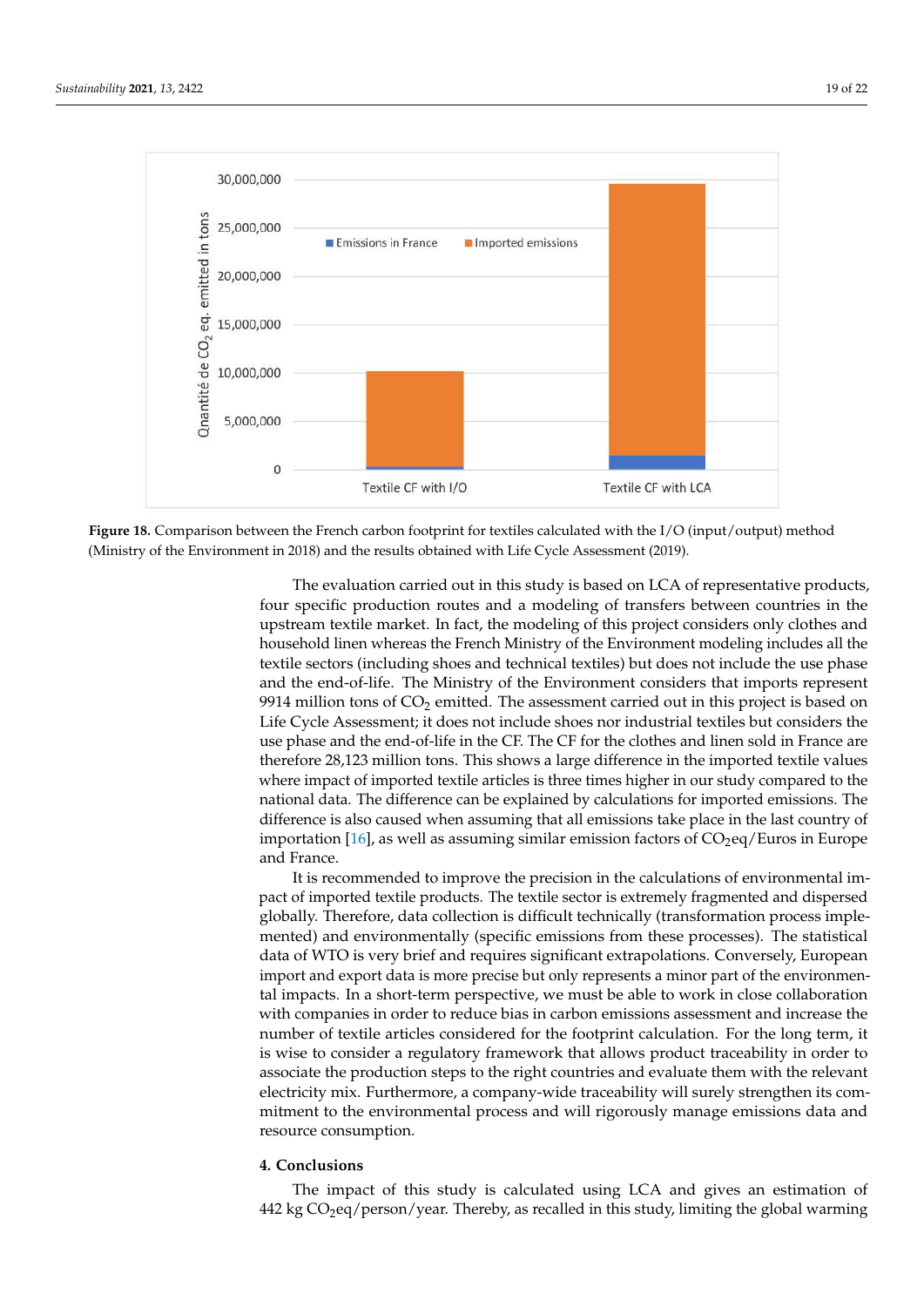This work identifies and describes the causes of CF coming from clothes and household linen. It also quantifies the contribution of several life cycle parts in the CF of textile products. Figure [19](#page-19-0) presents the main opportunities to reduce the environmental footprint.

<span id="page-19-0"></span>![](_page_19_Figure_3.jpeg)

**Figure 19.** Waterfall presentation of the maximum reduction of CF for the textile industry in France based on current technologies and constant service.

In Figure [19,](#page-19-0) the waterfall chart shows four main ways of reducing CF and the extent of the corresponding reductions.

The determining action out of all remains the reduction of CF related to the electricity mix. Textile production uses a lot of electricity and the carbon emissions per kWh can be potentially reduced by a factor of 10. Under the assumption that 100% of the textile production is relocated to France (which is completely hypothetical), the environmental footprint would be reduced by 221 kg  $CO<sub>2</sub>$ eq because of the change in the electricity mix and the diminution of transportation means. Additionally, reducing unsold items would lead to a 111 kg reduction of footprint. Previous work carried out by Cycleco with textile companies showed ecodesign approaches would lead to a potential reduction of 55 kg of  $CO<sub>2</sub>$ eq on average in carbon emissions. Finally, the emissions linked to the implementation of recycling and reuse process concerning end-of-life products can reach a maximum decrease of 12 kg  $CO<sub>2</sub>$ eq per kg of textile product. As shown in Figure [19,](#page-19-0) the implementation of all these means would reduce the annual environmental footprint of textiles to 43 kg  $CO<sub>2</sub>$ eq/person/year, against 442 kg  $CO<sub>2</sub>$ eq/person/year at present. This reduction of a factor of 10 greatly exceeds the reduction target (factor of 6) and meets the objectives of the Paris Agreement.

On a company level, the implementation of these objectives requires systematic accounting in CF of items produced or distributed and possibly the display of their environmental performance in order to engage consumers in their efforts. On a sector level, the increase of demands for recycled material and the yearly calculations of the environmental footprint values in the textile sector in France would allow economic stakeholders to be involved with the performance of the entire industry. Finally, on a national level, reducing the environmental footprint of textiles is based on efforts to relocate production means (especially those which consume electricity the most; to know in the decreasing order of importance: weaving, spinning, knitting and some finishing treatments). In addition, monitoring an environmental performance indicator for the sector would be easier using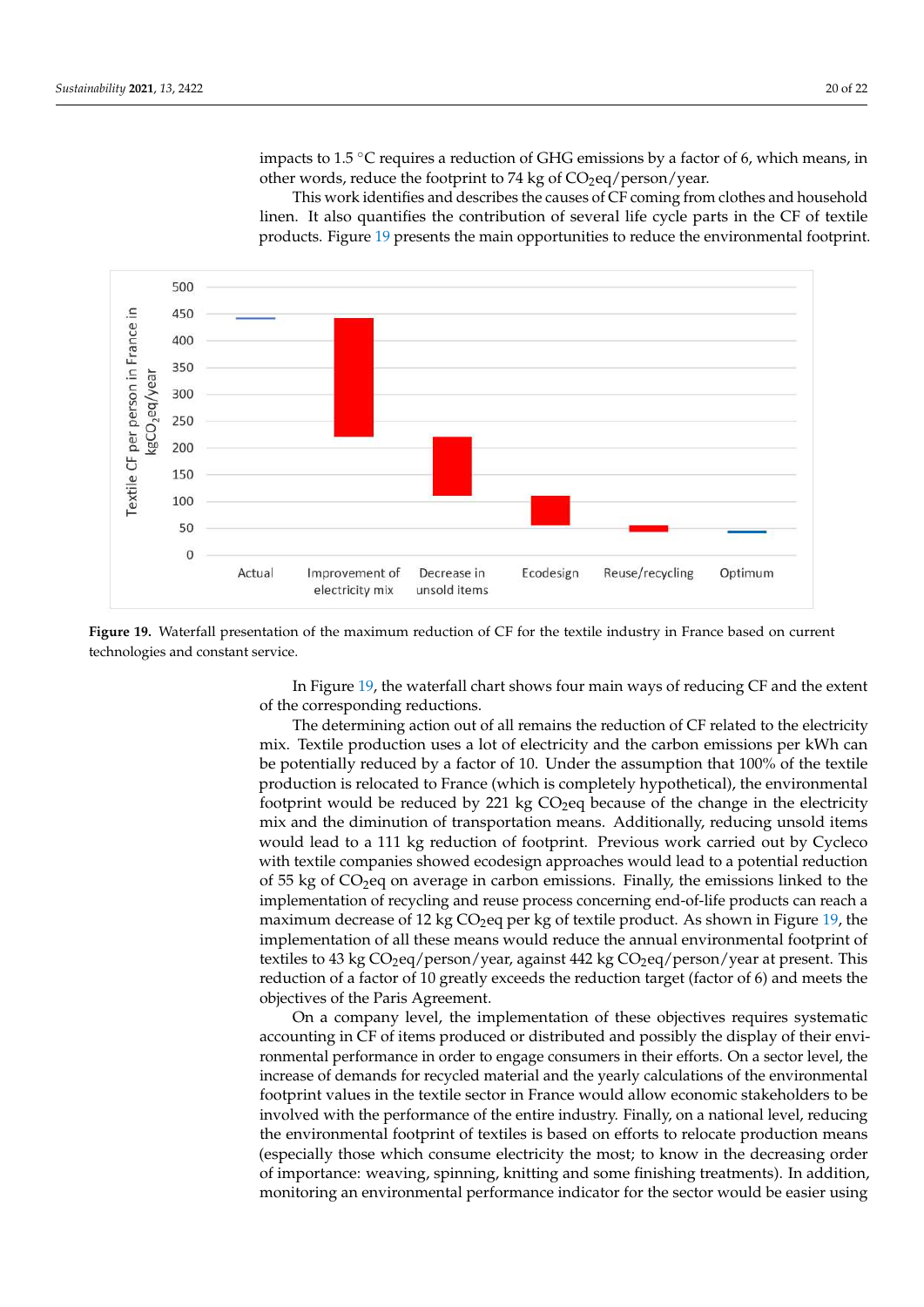a footprint calculation based on the LCA which directly reflects the impact of imported products and implements a traceability of the imported textiles.

**Supplementary Materials:** The following are available online at [https://www.mdpi.com/2071-105](https://www.mdpi.com/2071-1050/13/5/2422/s1) [0/13/5/2422/s1,](https://www.mdpi.com/2071-1050/13/5/2422/s1) Table S1a–d, Table S2, Table S3a,b, Table S4.

**Funding:** This research was funded by APV (Association Première Vision).

**Institutional Review Board Statement:** Not applicable.

**Informed Consent Statement:** Not applicable.

**Data Availability Statement:** Not applicable.

**Acknowledgments:** We thank the APV association for funding this project, UNITEX for project support and The French Fashion Institute (IFM), Refashion, UIT and La Fédération for their valuable input during the project. In addition, contributions from companies 1083, Balas-Textile, C2S, Chamatex, Denis & Fils, Dutelsa, EMC-Mouzon, Garnier-Thiebaut, Groupe Cheynet, Logoclub, Les, Moulinages Riotord, Les Tissages de Charlieu, Pagastic, Patine, Payen, Porcher Industries, Proverbio, Rocle, Verne & Clet were decisive in carrying out this work. Thanks to Lin Zhao for modeling the LCA of the 17 textile articles. Thanks to Nadine Riachy for reviewing discussing and improving the article.

**Conflicts of Interest:** The authors declare no conflict of interest.

#### **References**

- <span id="page-20-0"></span>1. Commissariat Général au Dévelopement Durable. *Chiffres clés du Clima*; Commissariat Général au Dévelopement Durable: Paris, France, 2020; p. 80. Available online: [https://www.statistiques.developpement-durable.gouv.fr/sites/default/files/2018-12/](https://www.statistiques.developpement-durable.gouv.fr/sites/default/files/2018-12/datalab-46-chiffres-cles-du-climat-edition-2019-novembre2018_1.pdf) [datalab-46-chiffres-cles-du-climat-edition-2019-novembre2018\\_1.pdf](https://www.statistiques.developpement-durable.gouv.fr/sites/default/files/2018-12/datalab-46-chiffres-cles-du-climat-edition-2019-novembre2018_1.pdf) (accessed on 18 November 2020).
- <span id="page-20-1"></span>2. Dugast, C.; Soyeux, A. *Pouvoir Et Responsabilité Des Individus, Des Entreprises Et De L'état Face À L'urgence Climatique*; Carbone4: Paris, France; p. 21.
- <span id="page-20-2"></span>3. Amt, A. Nette Diminution des Émissions de Gaz à Effet de Serre. 2020. Available online: [https://allemagneenfrance.diplo.de/fr](https://allemagneenfrance.diplo.de/fr-fr/actualites-nouvelles-d-allemagne/05-Developpementdurable/-/2376492)[fr/actualites-nouvelles-d-allemagne/05-Developpementdurable/-/2376492](https://allemagneenfrance.diplo.de/fr-fr/actualites-nouvelles-d-allemagne/05-Developpementdurable/-/2376492) (accessed on 18 November 2020).
- <span id="page-20-3"></span>4. Friedlingstein, P.; Jones, M.W.; O'Sullivan, M.; Andrew, R.M.; Hauck, J.; Peters, G.P.; Peters, W.; Pongratz, J.; Sitch, S.; Le Quéré, C.; et al. Global Carbon Budget 2019. *Earth Syst. Sci. Data* **2019**, *11*, 1783–1838. [\[CrossRef\]](http://doi.org/10.5194/essd-11-1783-2019)
- 5. Peters, G.P.; Andrew, R.M.; Canadell, J.G.; Friedlingstein, P.; Jackson, R.B.; Korsbakken, J.I.; Le Quéré, C.; Peregon, A. Carbon dioxide emissions continue to grow amidst slowly emerging climate policies. *Nat. Clim. Change* **2020**, *10*, 3–6. [\[CrossRef\]](http://doi.org/10.1038/s41558-019-0659-6)
- <span id="page-20-4"></span>6. Jackson, R.B.; Friedlingstein, P.; Andrew, R.M.; Canadell, J.G.; Le Quéré, C.; Peters, G.P. Persistent fossil fuel growth threatens the Paris Agreement and planetary health. *Environ. Res. Lett.* **2019**, *14*, 121001. [\[CrossRef\]](http://doi.org/10.1088/1748-9326/ab57b3)
- <span id="page-20-5"></span>7. Froemelt, A.; Dürrenmatt, D.J.; Hellweg, S. Using Data Mining To Assess Environmental Impacts of Household Consumption Behaviors. *Environ. Sci. Technol.* **2018**, *52*, 8467–8478. [\[CrossRef\]](http://doi.org/10.1021/acs.est.8b01452) [\[PubMed\]](http://www.ncbi.nlm.nih.gov/pubmed/29933691)
- <span id="page-20-6"></span>8. Les Echos. G7-L'industrie Textile, très Polluante, S'engage Pour L'environnement. *Investir*. Available online: [https://investir.](https://investir.lesechos.fr/actions/actualites/g7-l-industrie-textile-tres-polluante-s-engage-pour-l-environnement-1868705.php) [lesechos.fr/actions/actualites/g7-l-industrie-textile-tres-polluante-s-engage-pour-l-environnement-1868705.php](https://investir.lesechos.fr/actions/actualites/g7-l-industrie-textile-tres-polluante-s-engage-pour-l-environnement-1868705.php) (accessed on 18 November 2020).
- <span id="page-20-7"></span>9. ISO 14040. *Environmental Management—Life Cycle Assessment—Principles and Framework*, 2nd ed.; International Standard Organization: Geneva, Switzerland, 2006.
- <span id="page-20-8"></span>10. ISO 14044. *Environmental Management—Life Cycle Assessment—Requirements and Guidelines*, 1st ed.; International Standard Organization: Geneva, Switzerland, 2006.
- <span id="page-20-9"></span>11. ADEME. Déchets Chiffres clés, l'essentiel année 2019. Available online: [https://www.ademe.fr/sites/default/files/assets/](https://www.ademe.fr/sites/default/files/assets/documents/dechets_chiffrecles_lessentiel_2019_010695.pdf) [documents/dechets\\_chiffrecles\\_lessentiel\\_2019\\_010695.pdf](https://www.ademe.fr/sites/default/files/assets/documents/dechets_chiffrecles_lessentiel_2019_010695.pdf) (accessed on 18 November 2020).
- <span id="page-20-10"></span>12. European Commission. *PEFCR Guidance Document—Guidance for the 14 Development of Product Environmental Footprint Category Rules (PEFCRs)*, version 6.3; European Commission: Brussels, Belgium, 2017.
- <span id="page-20-11"></span>13. Muthu, S.S. *Assessing the Environmental Impact of Textiles and the Clothing Supply Chain*, 2nd ed.; Elsevier: Amsterdam, The Netherlands; Available online: [https://www.elsevier.com/books/assessing-the-environmental-impact-of-textiles-and-the-clothing](https://www.elsevier.com/books/assessing-the-environmental-impact-of-textiles-and-the-clothing-supply-chain/muthu/978-0-12-819783-7)[supply-chain/muthu/978-0-12-819783-7](https://www.elsevier.com/books/assessing-the-environmental-impact-of-textiles-and-the-clothing-supply-chain/muthu/978-0-12-819783-7) (accessed on 18 November 2020).
- <span id="page-20-12"></span>14. Ammar, G.; Roux, N. Délocalisation et Nouveau Modèle Économique: Le Cas du Secteur Textile-Habillement—IRES. Available online: [http://www.ires.fr/publications-de-l-ires/item/2557-delocalisation-et-nouveau-modele-economique-le-cas-du-secteur](http://www.ires.fr/publications-de-l-ires/item/2557-delocalisation-et-nouveau-modele-economique-le-cas-du-secteur-textile-habillement)[textile-habillement](http://www.ires.fr/publications-de-l-ires/item/2557-delocalisation-et-nouveau-modele-economique-le-cas-du-secteur-textile-habillement) (accessed on 18 November 2020).
- <span id="page-20-13"></span>15. CITEPA. Evolution de L'empreinte Carbone des Français: Analyse du SdeS. Available online: [https://www.citepa.org/fr/2020\\_0](https://www.citepa.org/fr/2020_01_a09) [1\\_a09](https://www.citepa.org/fr/2020_01_a09) (accessed on 17 November 2020).
- <span id="page-20-14"></span>16. Pasquier, J.L. Empreinte Carbone. Méthodologie. 2020. Available online: [https://www.statistiques.developpement-durable.gouv.](https://www.statistiques.developpement-durable.gouv.fr/sites/default/files/2020-01/empreinte-carbone-methodologie-012020.pdf) [fr/sites/default/files/2020-01/empreinte-carbone-methodologie-012020.pdf](https://www.statistiques.developpement-durable.gouv.fr/sites/default/files/2020-01/empreinte-carbone-methodologie-012020.pdf) (accessed on 10 November 2020).